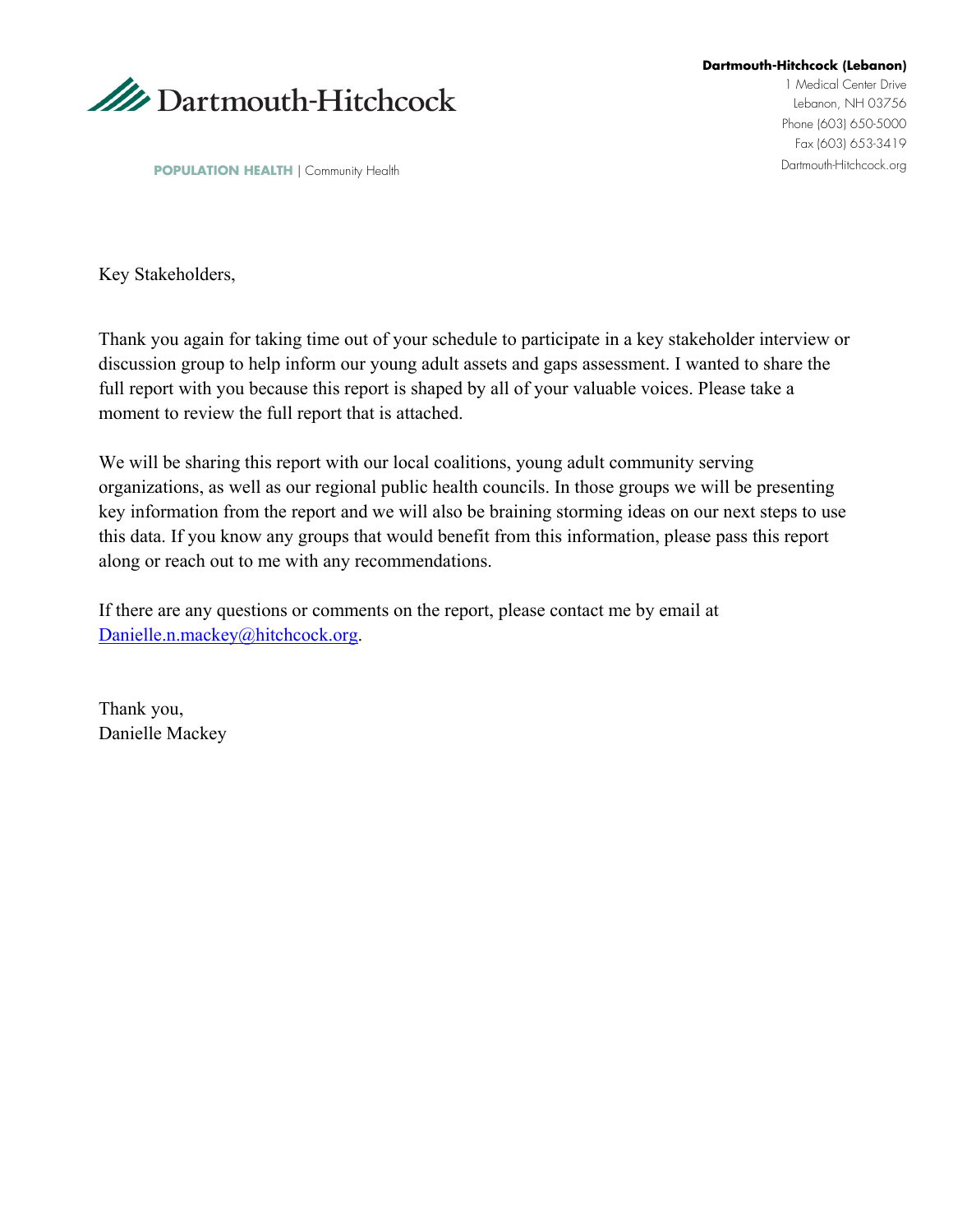# **Upper Valley and Greater Sullivan County Young Adult Strategies Community Assessment**

February 28, 2022



IN PARTNERSHIP WITH

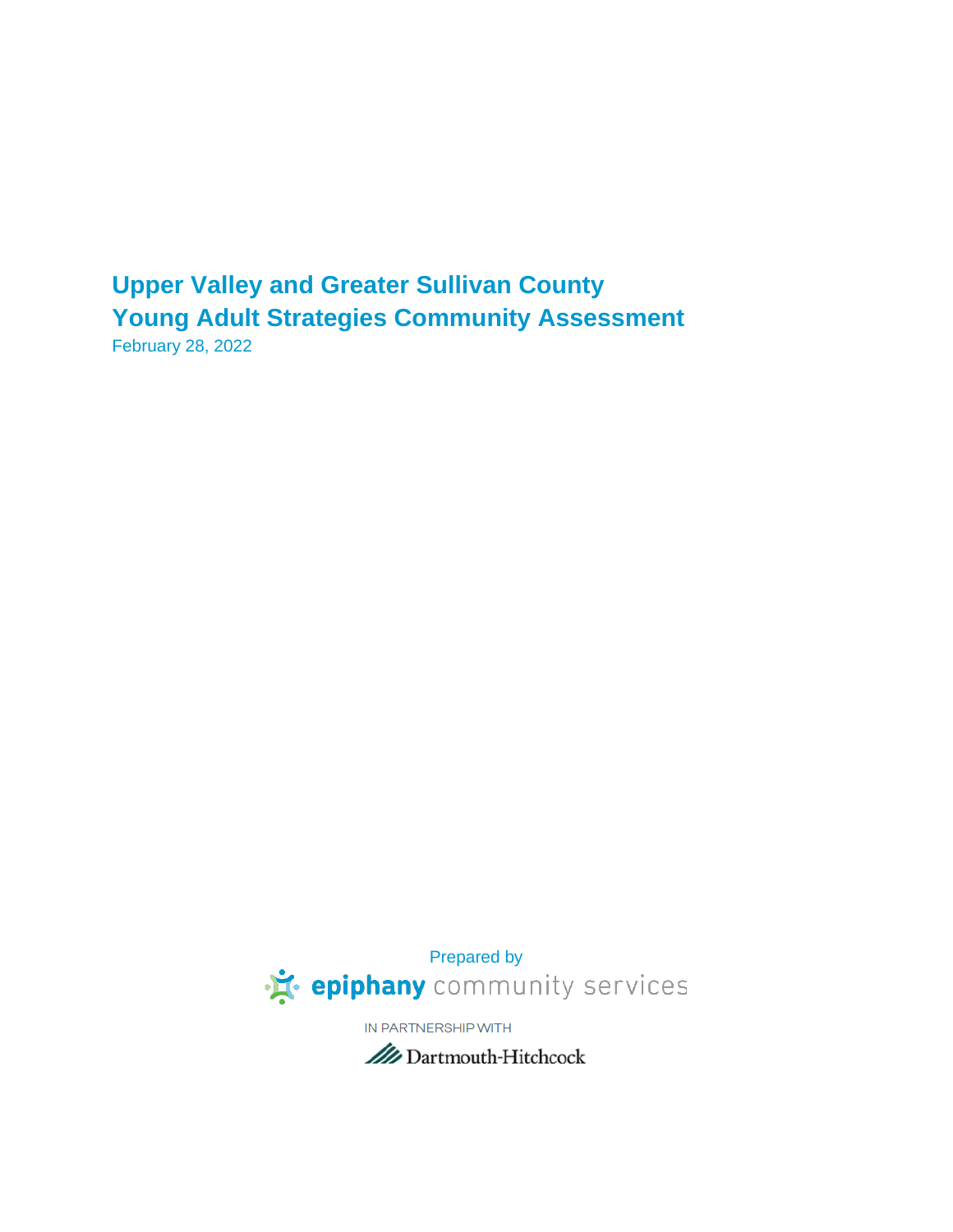## Executive Summary

Dartmouth-Hitchcock Community Health collaborated with Epiphany Community Services (ECS) to complete a data collection analysis process to gather data related to young adult substance use and mental health in the Upper Valley and Greater Sullivan County regions of New Hampshire. Both primary and secondary data were collected, including key informant interviews and a focus group. Findings from the assessment include the following strengths in the community:

- A community invested in the success of its residents
- Available services for crisis situations
- On-campus counseling services at local colleges
- Collaboration between community providers and agencies to better serve the community
- Engaged businesses who want to invest in the success of young adults
- Most young adults in the region have someone they can talk to, with both friends and significant others identified as sources of support
- High perception of harm for synthetic marijuana use, binge drinking, and regular ecigarette use
- Less than 11% (10.6%) of young adults reported the use of illicit drugs
- The majority of young adults reported having enough money to live comfortably or meet needs with a little left

Identified challenges include:

- Approximately 25% of young adult marijuana users reported they began using under the age of 15, and over 20% of young adult alcohol users began using under 15.
- Sullivan County's perception of harm of marijuana use is under 20% (15.2%)
- Over 30% of young adults reported depressive symptoms
- Continued stigma around mental health and substance use disorders
- Challenges accessing services including waitlists, application processes, and costs
- Community members in need are often unaware of the available resources
- Limited support services specifically for young adults outside of college campuses
- Young adults may not feel valued or included in the community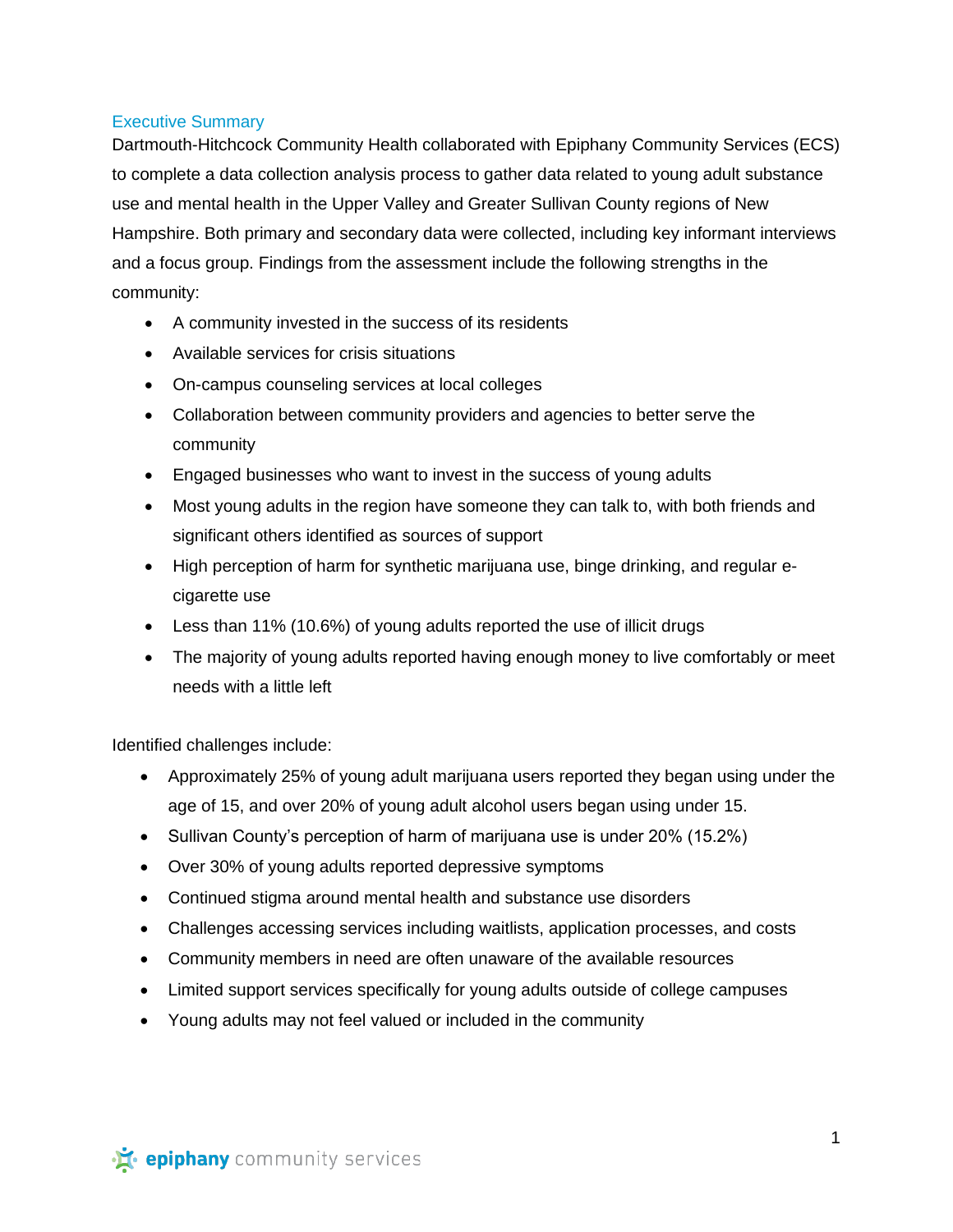After the completion of data analysis, recommendations were made to address challenges and opportunities in the community.

- Further investigate areas of challenge and gaps in information with additional data collection. This includes qualitative data collection with young adults and drilling down further into substance misuse and mental health issues with young adults. Questions should focus specifically on substance use and mental health behaviors, attitudes, and community conditions.
- Efforts should be made to specifically outreach to the young adult population when implementing the 2023 community survey.
- Work with Colby Sawyer College to identify ways to streamline the process for accessing services at BAIRD.
- Seek funding to continue to implement mental health media campaigns.
- Explore the option of promoting mental health apps or virtual supports such as KORU, which was identified as a resource by young adults.
- Collaborate with employers of young adults to identify best practices and recommendations on ways to support young adults and all employees facing mental health and substance use challenges.
- Provide support to existing partnerships and collaborations to identify ways to better coordinate access to services for young adults.
- Identify ways to expand the marketing of available resources to young adults.
- Partner with organizations and collaborations that address youth substance use and mental health issues to implement strategies that may impact both populations.

# Purpose

To address the challenges facing service organizations, nonprofits, community organizations, Dartmouth-Hitchcock Community Health collaborated with Epiphany Community Services (ECS) to complete a data collection analysis process to gather data related to young adult substance use and mental health in the Upper Valley and Greater Sullivan County regions of New Hampshire.

The goal of the community assessment is to determine the gaps and needs facing young adults specific to substance misuse and mental health within the community. This will enable agencies and organizations to target their work more efficiently. This report identifies challenges within

· is epiphany community services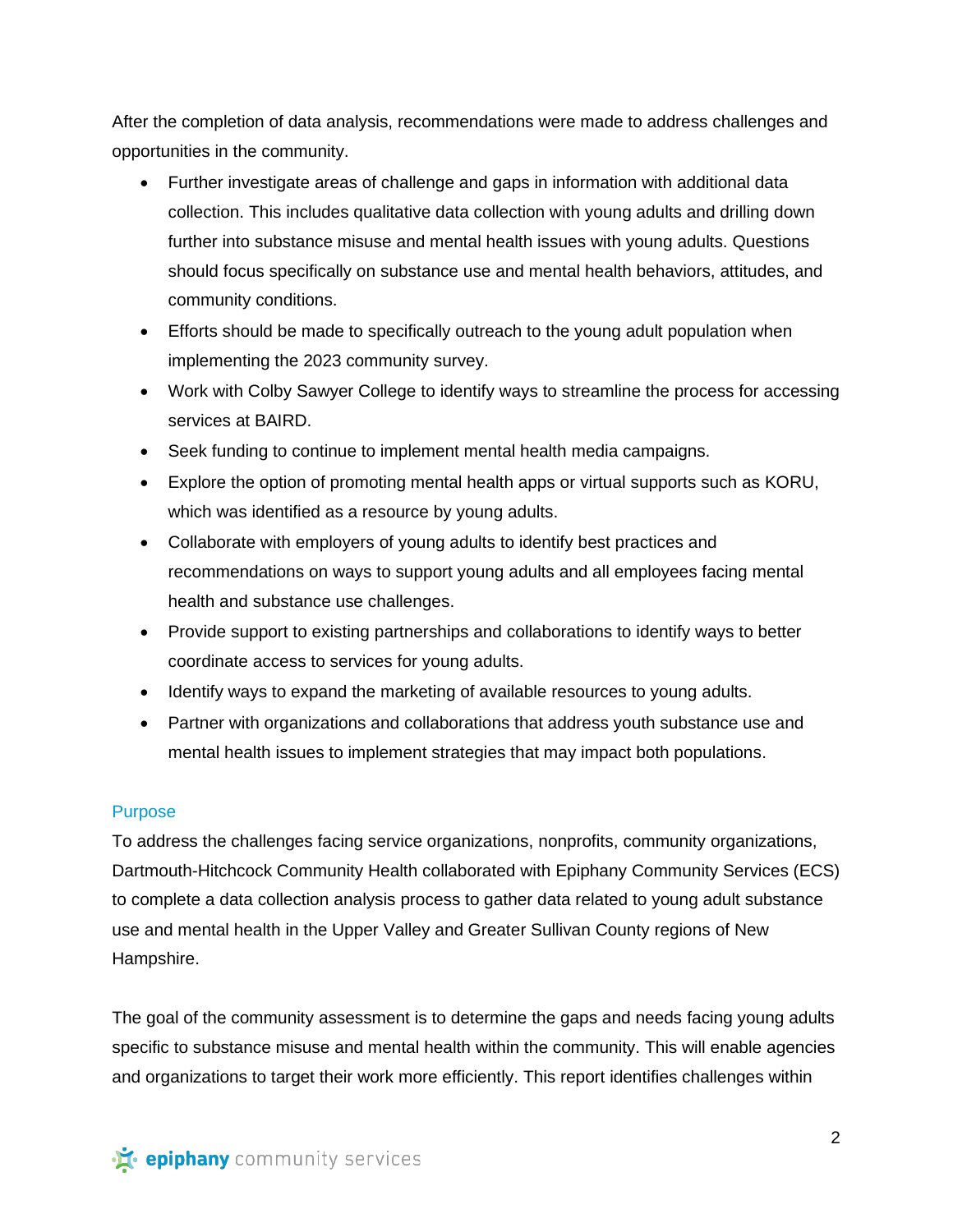the communities and provides recommendations for next steps in addressing those challenges and areas of improvement.

#### **Methodology**

ECS contracted to support a young adult substance use and mental health community assessment for Dartmouth-Hitchcock Prevention Services. Young adults for the purposes of this assessment are ages 18-25. Secondary data were available from the New Hampshire Department of Health and Human Services, New Hampshire County Health Rankings Report, The Voice of New Hampshire Young Adults Assessment (2019), Sullivan County NHYA Assessment (2019), and the Grafton County NHYA Assessment (2019). Data were reviewed and analyzed for comparison.

Primary data included key informant interviews and a listening session with young adults in the fall of 2021. Program staff collected primary data. Notes were taken by staff and were provided to ECS for further analysis.

#### **Limitations**

Several limitations existed in the methodology used in the community assessment process:

1. Reliance on archival data: The use of archival data, while appropriate and cost-effective, is several years old.

2. Challenges engaging the young adult population: The project faced challenges collecting primary data from the young adult population, including limited responses to participation in listening sessions. Only one session was conducted with four participants from a local college.

#### Key Informant Interviews

Program staff conducted 11 key informant interviews. Participants were broken down into categories of employers of young adults, community organizations serving young adults, and young adults. Some categories overlapped, and for participants who identified as a young adult, their responses were clearly from the perspective of a service provider and not a young adult. Therefore, data is presented for the categories of employers of young adults and community organizations serving young adults. A series of questions were posed to participants, with follow-up probing questions asked as needed. There was a significant amount of overlap between the questions asked of employers and service providers. Primary questions included: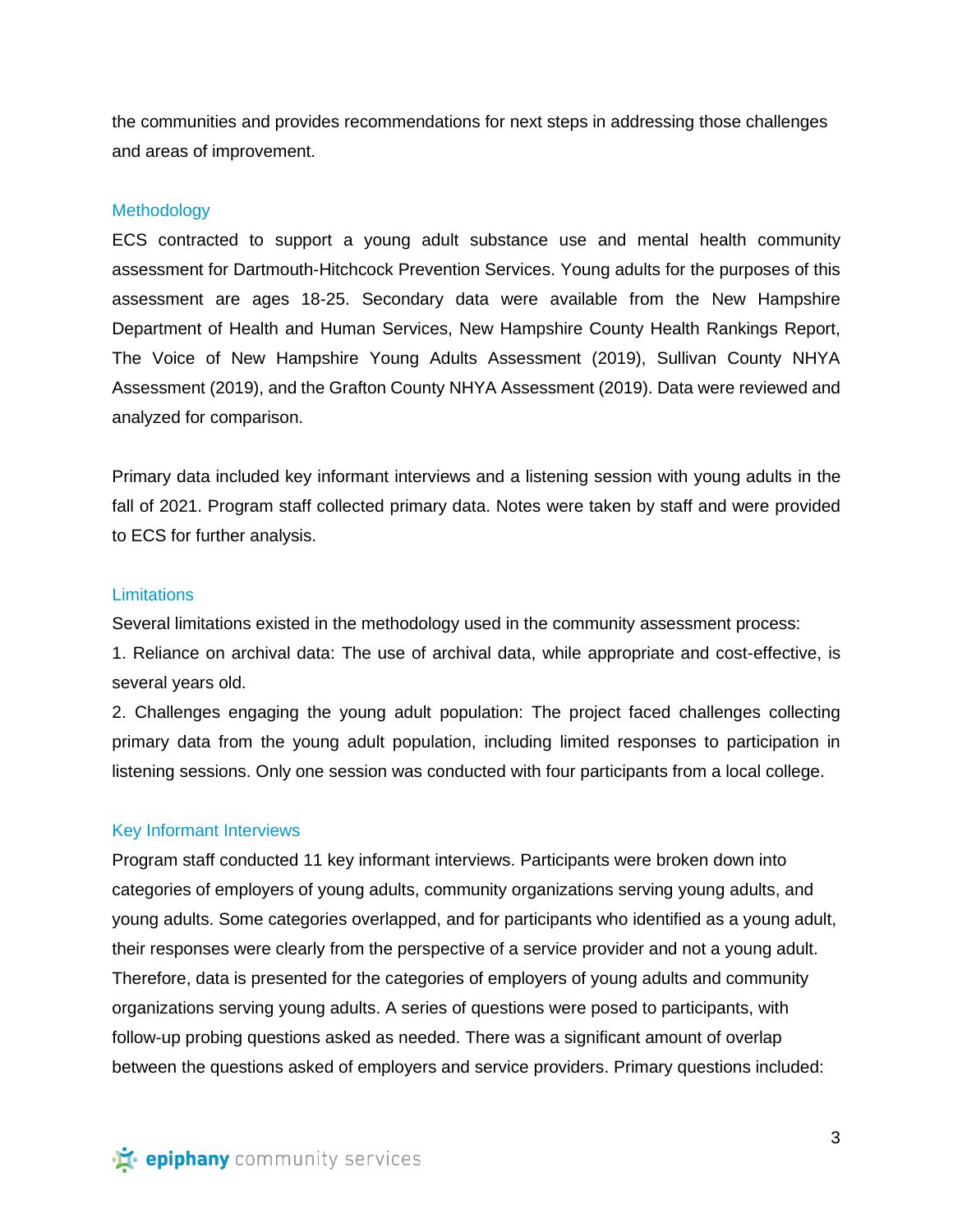- 1. What do you believe are the most pressing issues facing the students/patients/clients/young adult workers you interact with in the Upper Valley and Greater Sullivan County today?
- 2. Are these issues being addressed in our regions?
- 3. Who do you believe is responsible for addressing these issues in our regions?
- 4. Is the school/organization/business that you work for addressing these issues?
- 5. What protective factors or assets (the good things, resources, supports) does our community/your school/organization have for young adults/young adult workers?
- 6. What risk factors or gaps in resources do you believe exist that may be impacting students/patients/clients/young adults in these regions? (When it comes to substance misuse and mental health)
- 7. What resources within your community do the students/patients/clients access the most?
- 8. How do you see students/patients/clients/young adults coping with/handling stress?
- 9. How do you believe the efforts to address these issues in colleges/your organization/workplace can be sustained?
- 10. Is there anything that we missed, or anything else that you would like to tell us today?

## Employers of Young Adults

There were two participants who fit the category of employers of young adults. Of those, one did not feel that substance misuse was a pressing issue with young adult workers. The other reported that there was somewhat of an issue but not as much as other populations. The second participant reported they were a recovery-friendly workplace. Mental health was identified as an issue by both participants but that it was not an issue limited to the young adult population. One employer has an Associate Assistance program. Financial stress was also an issue identified. It was reported that young adults are trying to make ends meet, but that their work "brings them joy" and provides them enough money to pay their bills. It was reported that some employees still live at home and stay on their parent's insurance to save money.

Both participants reported that these issues are being addressed in the community. One employer reported connecting employees with resources. It was reported that help is available during a crisis situation, but follow-up help is often not available. Participants believed that addressing these issues was a community-level responsibility. Specific referral resources used by employers include:

- West Central Behavioral Health
- Dartmouth-Hitchcock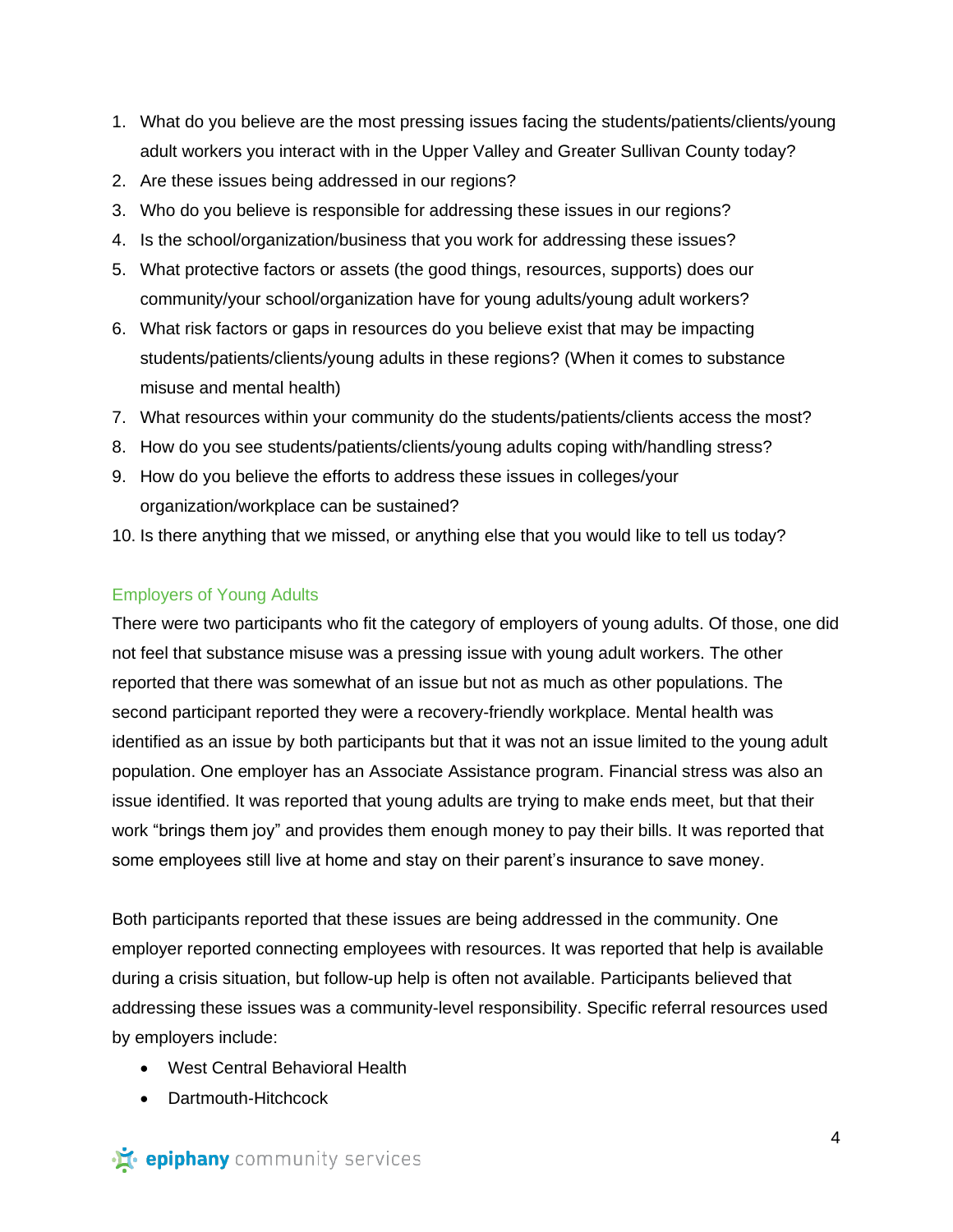- Headrest
- Workers United program

When asked, participants identified the YMCA, Pathways, and the United Way as protective factors/assets for young adult workers. Participants also believed that young adults are valued in the community and workplace. Their businesses provide the opportunity for movement and training. One participant said that young adults drive and energize the workforce. Specific resources provided by the businesses included:

- Workers United and Associate Assistance programs
- United Way presenting to talk about available supports
- If there is a substance use dependency issue, they have resources available to support staff, including meeting one-on-one to discuss options.

One participant stated they did not know if there was much more they can do.

When asked about risk factors/gaps in resources, one participant was unaware of gaps. The other believed that there is stigma around mental health issues and employee concerns that they are more likely to be terminated if they have mental health issues. Trauma was also a risk factor identified, as was the lack of early education and the limited availability of resources prior to a crisis point.

The resource most young adult employees are accessing is counseling via the resource coordinator at one business. One of the challenges to accessing resources is admitting you need help. One participant felt that computer-based resources might be a barrier. Employers do not know if young adults are aware of the resources available.

When asked about young adults coping with stress, employers reported that coping strategies vary. It was reported that some people have issues, and the employer gets involved early to support time management, emotional self-awareness, training, or refer to other services. Missing resources that would make it easier to cope with stress include:

- Good social network
- Increased connectivity with others
- Increased workforce
- Early education on stress management
- Resources available on the transition from school to the workforce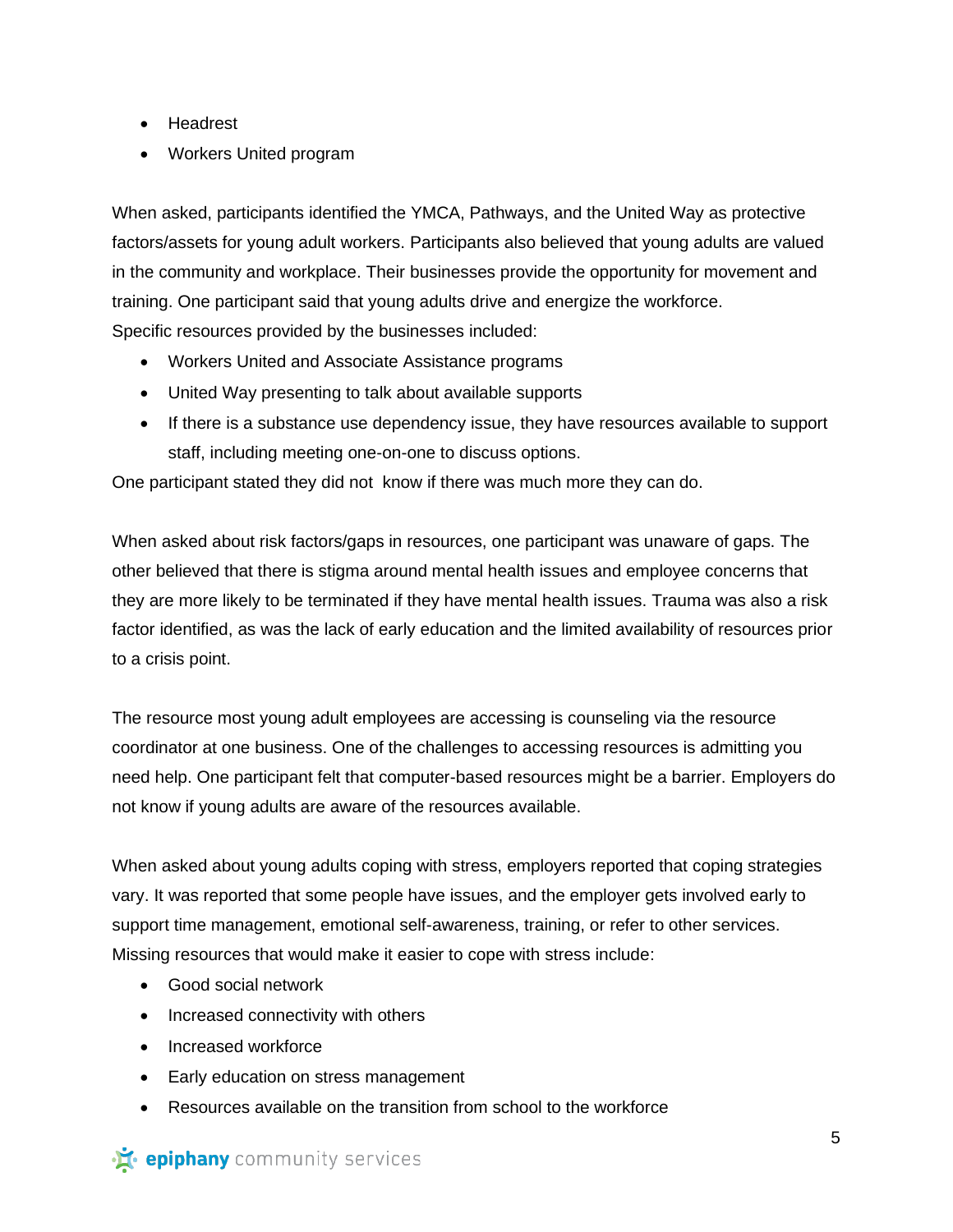In order to sustain efforts to address these issues, participants stated that more work needs to happen on reducing stigma on substance misuse and mental health and normalizing talking about the issues—additionally, more availability of information on where they can reach out if they need help. One participant stated they want to make sure employees have the resources and support they need.

### Community Organizations Serving Young Adults

Community organizations serving young adults identified several issues facing young adults in the Upper Valley and Greater Sullivan County. Mental health was one of the most commonly identified challenges facing young adults. Anxiety, depression, and trauma were identified as areas of mental health struggle. One reported seeing some suicidal ideation in their clients. Additionally, stigma and a lack of knowledge on the resources are contributing to the issue. It was reported that more severe mental health issues have a greater stigma. Participants also reported waiting lists for services to be an issue.

Substance misuse was also identified as an issue facing young adults. Alcohol was identified as the primary substance with easy access reported. Additional substances were cannabis, prescription drug misuse, vaping, cocaine, opioids, and synthetic opioids. Participants also reported overdose risks and IV drug use. Beyond the use of substances, the impacts of misuse on the quality of life and the practical challenges of escaping the cycle of drug use were mentioned.

School-related issues were reported for both high school and college students. High school specific issues included grade-related stress but also greater social stress. It was reported that some students are picked on or isolated. Stressors for college students included balancing everything, classes, and possible isolation. It was reported that college freshmen have higher mental health issues than other grade levels. Additionally, there is stress due to how schools handle issues that arise.

Financial related stresses were also identified. Participants indicated that people feel stuck and that there are limited options within the community. It was reported that some college students might stay in school, despite it not being the best place for them, because they cannot afford the needed support resources outside the school structure.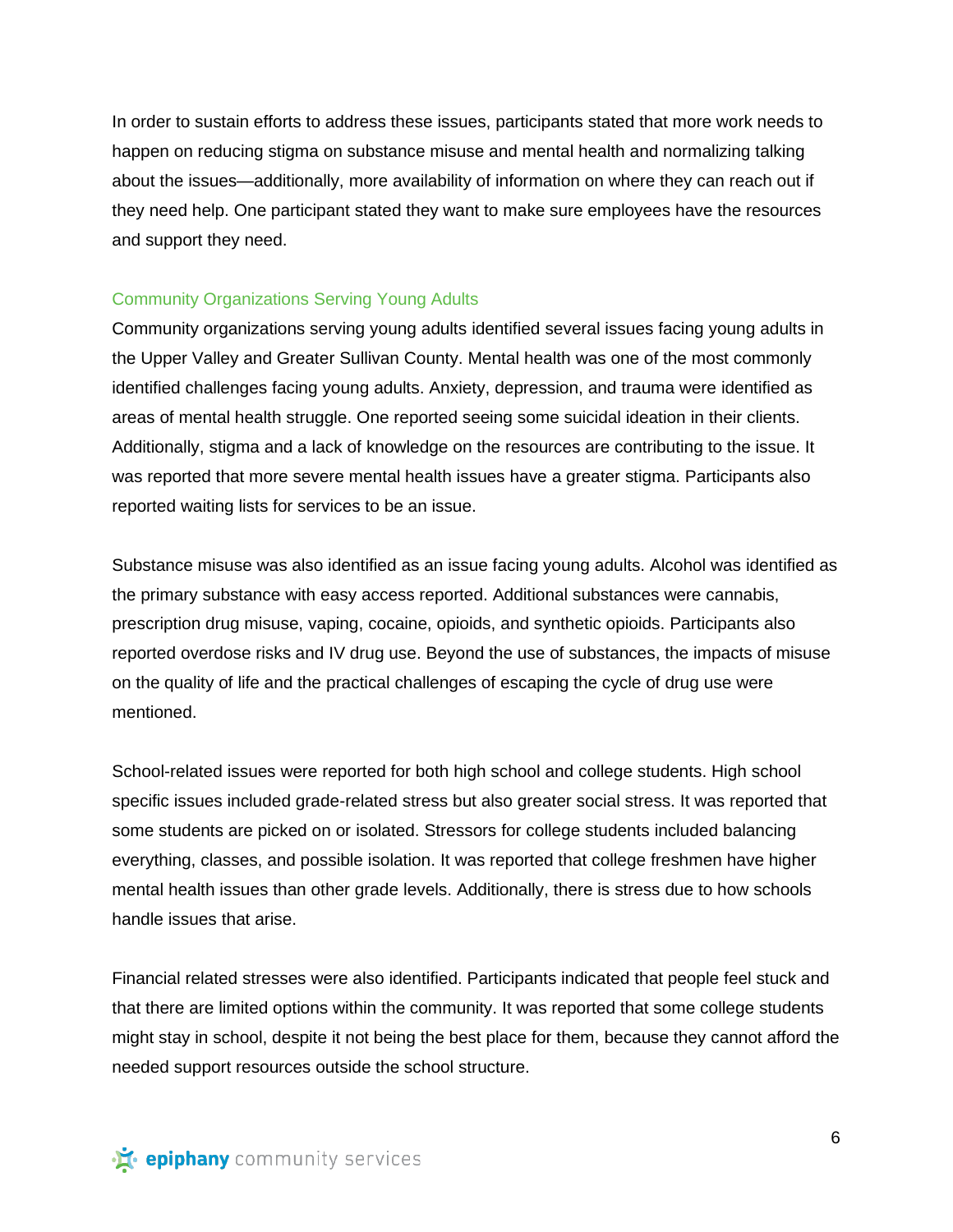Additional issues identified included housing/homelessness with reports of a lot of couch surfing, generational poverty, and the anxiety and trauma that this can create. Additionally, challenges with socialization and skill development, and a lack of family and social support, were reported. Bullying and stalking were identified as serious areas of concern by one participant.

Overall, key informant interviews reported that the issues are being addressed in the community but not at the necessary level as resources are limited. Organizations are trying to keep up, but there is high demand due to the pandemic. One person reported that COVID is shining a light on the areas that need service. Another reported that there is increased communication between organizations on how to support people and to partner on these issues. One interviewee stated that they are providing more triage care than addressing the broader issues. Specific sources of service identified by interviewees include:

- Turning Point
- Second Growth
- Southwestern Community Services
- Mt. Ascutney Hospital
- The Haven
- Wise
- **Headrest**
- TLC Family Resource Center-Recovery
- Counseling services
- West Central Behavioral Health (WCBH)
- **CCBA Recreation Center**
- The Family Place
- Private practices
- UG Dean's office holistic advising
- Tri-County Community Action Program

When asked, interview participants stated that there is a shared responsibility to address these issues as they affect everyone. Identified stakeholders included school administration, parents, government, taxpayers, and the general community. Participants reported that additional conversation is needed around personal responsibility and that the current system relying on the community and government to fix issues for individuals creates a dependence on social services.

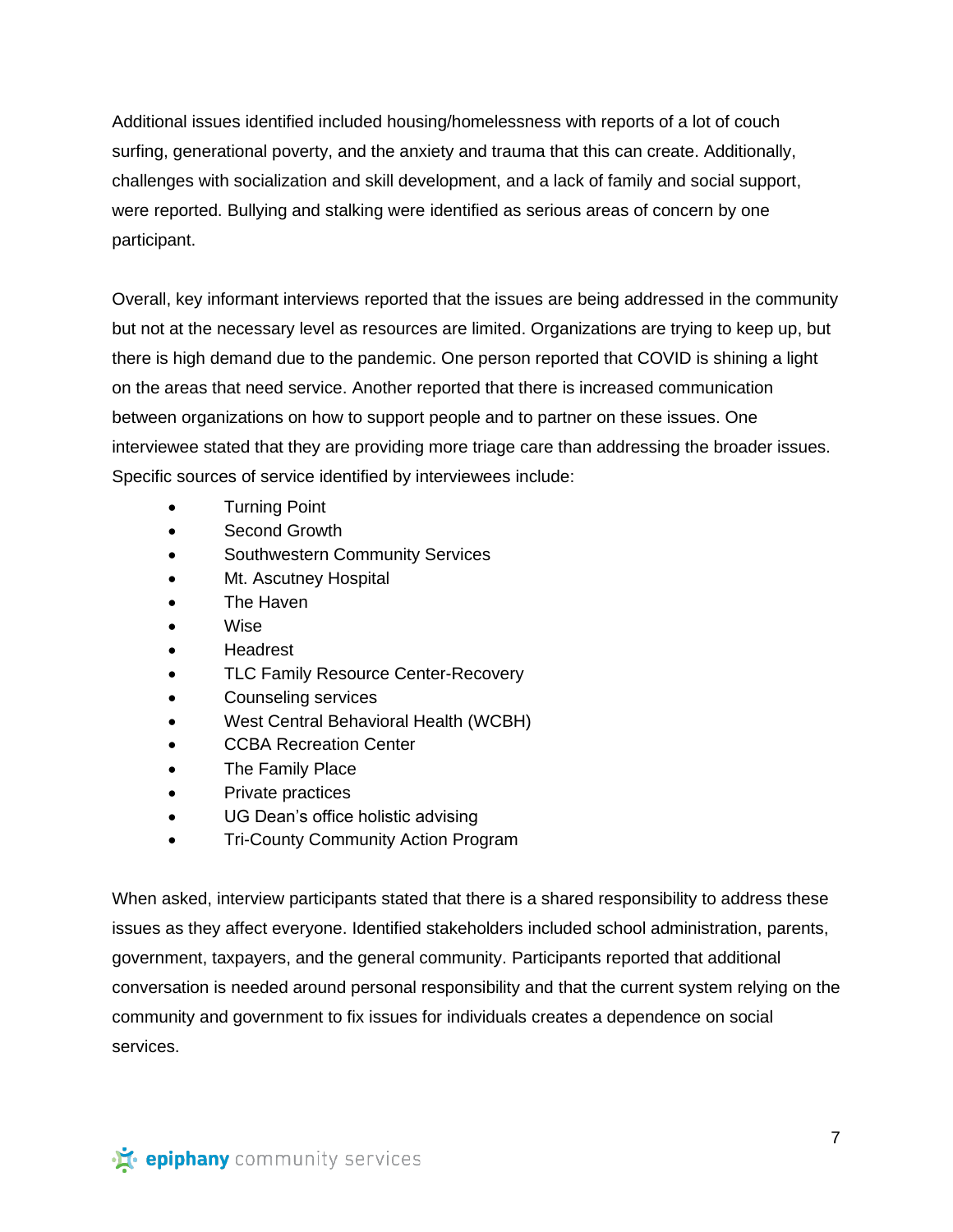Participants stated their organization is working to address these issues either through direct service or referral to services, although some are dependent upon insurance. Organizations provide:

- Parent education/support for pregnant and postpartum women with substance use disorders
- Individual counseling, school counselors
- School resource officer and juvenile probation support
- Some colleges provide alcohol and drug counselor, programming during orientation, and counselor on-call
- Support clients in the work they were doing with other organizations
- Navigate referral process/warm handoffs
- Risk screening and responding to identified risks
- Involve kids in prosocial activities
- Recovery groups

Interview participants wished they provided additional support such as inpatient treatment and transportation.

Protective factors and assets identified, in addition to those previously identified, include a tightknit community that cares and wants to make a difference, collaboration between partners, and the high perception of harm of substance use by community members. School-based assets, including prevention and extracurricular activities, a youth community club, and a walking program, were also identified as assets. Traditional college experiences and available outdoor recreational opportunities are also assets. It was reported that the community has a good urgent care system.

When asked, participants felt that the community is culturally inclusive, but more can be done. It was suggested that agencies review the resources to make sure they are inclusive and to recognize that perception is someone's story. One person reported that there is stigma and judgment around Dartmouth students.

There was some participant disagreement when asked if families have access to economic resources and support. Some reported that there are resources available, but the process to access services is daunting, there is stigma around using them, and families are unaware of services or where to go. One person stated there is a great welfare system in place.

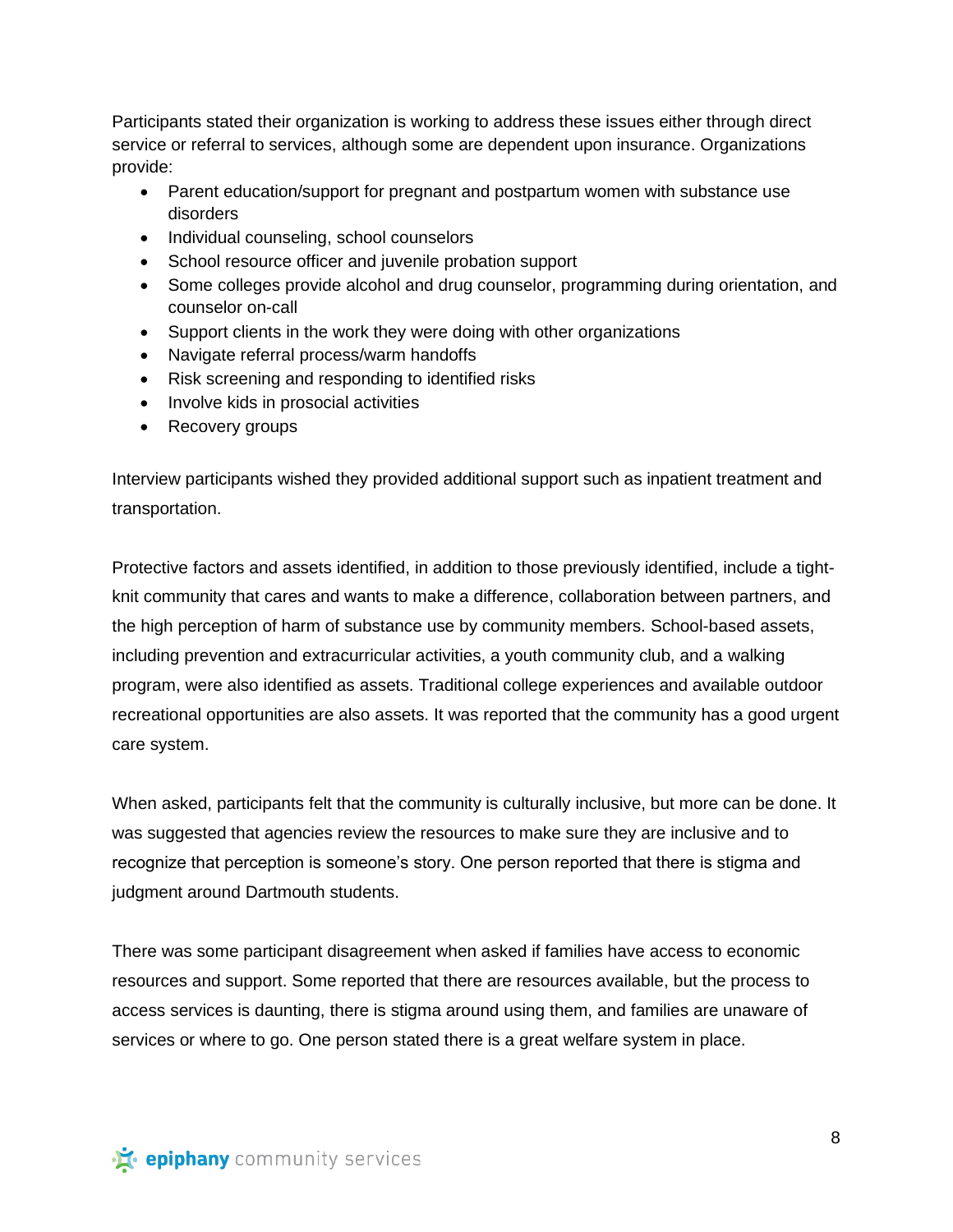Opportunities for involvement with peers included Facebook groups to keep up with resources and activities, Youth CAN coalition, and Zoom recovery and support meetings. One reported that there seem to be more activities than in the past.

When asked if students feel a strong connection to the community, responses varied, with most saying it depends on the individual. Yes, for those who are engaged in programs and feel they belong, and no for those who are not involved or do not feel like they belong. There was disagreement between participants when asked if students are valued in the community. One responded said absolutely, while others say youth are not receiving the message. Generational misperceptions were identified as a possible cause, such as young adults are lazy and unmotivated, when in reality, young adults have different wants and expectations.

Participants identified a number of risk factors in the community. These include factors related to substance misuse, mental health, access to resources, and economic factors. Substance misuse risk factors included: vaping at school, parents struggling with misuse, parents providing drugs to kids, a drinking culture that is uncomfortable for nondrinkers, community acceptance of drug and alcohol use, and availability of substances. Mental health risk factors included limited community education on mental health, stigma, parents struggling with mental health, and adverse childhood experiences and trauma.

Another risk factor reported was the limited access to resources in the community. Participants identified limited early intervention, referral processes, waitlists for services, cost of services, lack of transportation, lack of competent providers, limited school-based services, limited affordable housing, childcare, and no internet and cell service. Economic risk factors included poverty, including generational poverty, limited opportunities for low-income people to engage in positive activities, COVID-19 related job loss, and limited opportunities for those who do not finish high school.

Additional risk factors included risk factors specific to the Greek system within colleges, limited places to hang out beyond bars and outdoor activities, resistance to taking medication, and a lack of trust in the community.

Participants identified the following resources as those most utilized by their students, patients, and clients: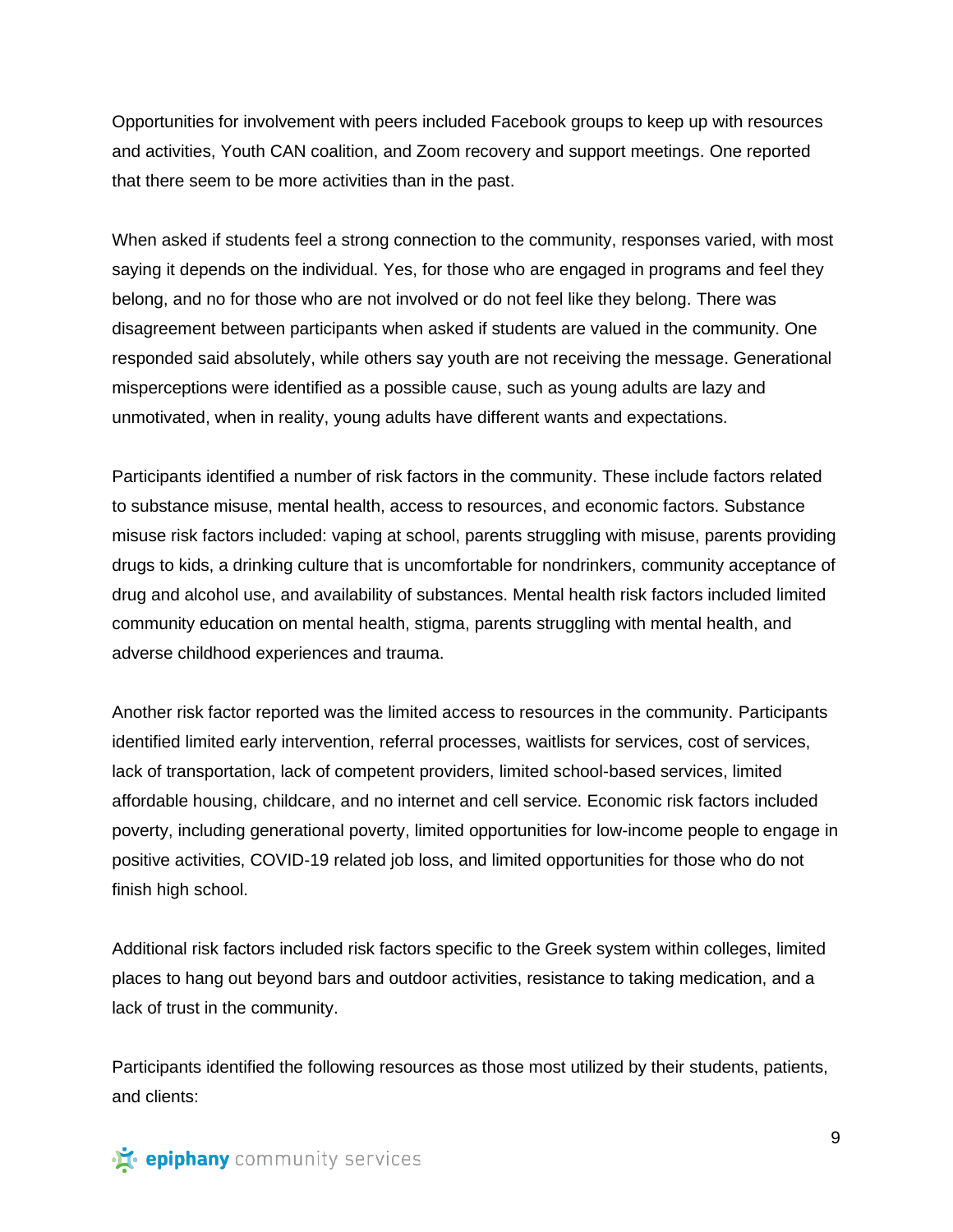- Mental health
- Food security supports
- Medication-assisted treatment
- Better Life Partners
- TLC Recovery Center
- All4One center
- Claremont Community Center
- Southwestern Community Services
- Tik Tok Therapy
- Residence life community
- Counseling services
- Clothing, furniture, household services
- Baby Steps

Identified challenges to accessing these services included transportation and difficulty in taking the first step, such as stigma, scheduling, and communication in general. There is a need for more providers, more support groups, parent education, financial support services, mobile health services, harm reduction, supports for at-risk youth, affordable housing, affordable treatment without insurance, safe places for kids to go, and recovery support for young adults and those under 18.

Interviewees identified several areas where it is difficult for young adults to manage stress. These included not having a safe environment to go home to, not having the tools to manage stress, lack of services, lack of role modeling, and social media. It was also reported that there are a lot of steps to dealing with stress, which in turn creates more stress. Missing resources include peer support, access to 24 hours a day mental health and crisis intervention, pathways to college or starting a business, school-based services, community activities, free places where people can connect, transportation, education to destigmatize medication and services, and services to improve parent/child relationships.

When asked how to sustain services, interviewees had diverse responses. The need for longterm funding sources and budget investment, ability to demonstrate the impact of programs, assessment to determine needs of the community, and cultural shift for sustainability were identified. Additionally, professional development, increased worker pay, lower healthcare costs, and the need for consistent, focused messaging were identified.

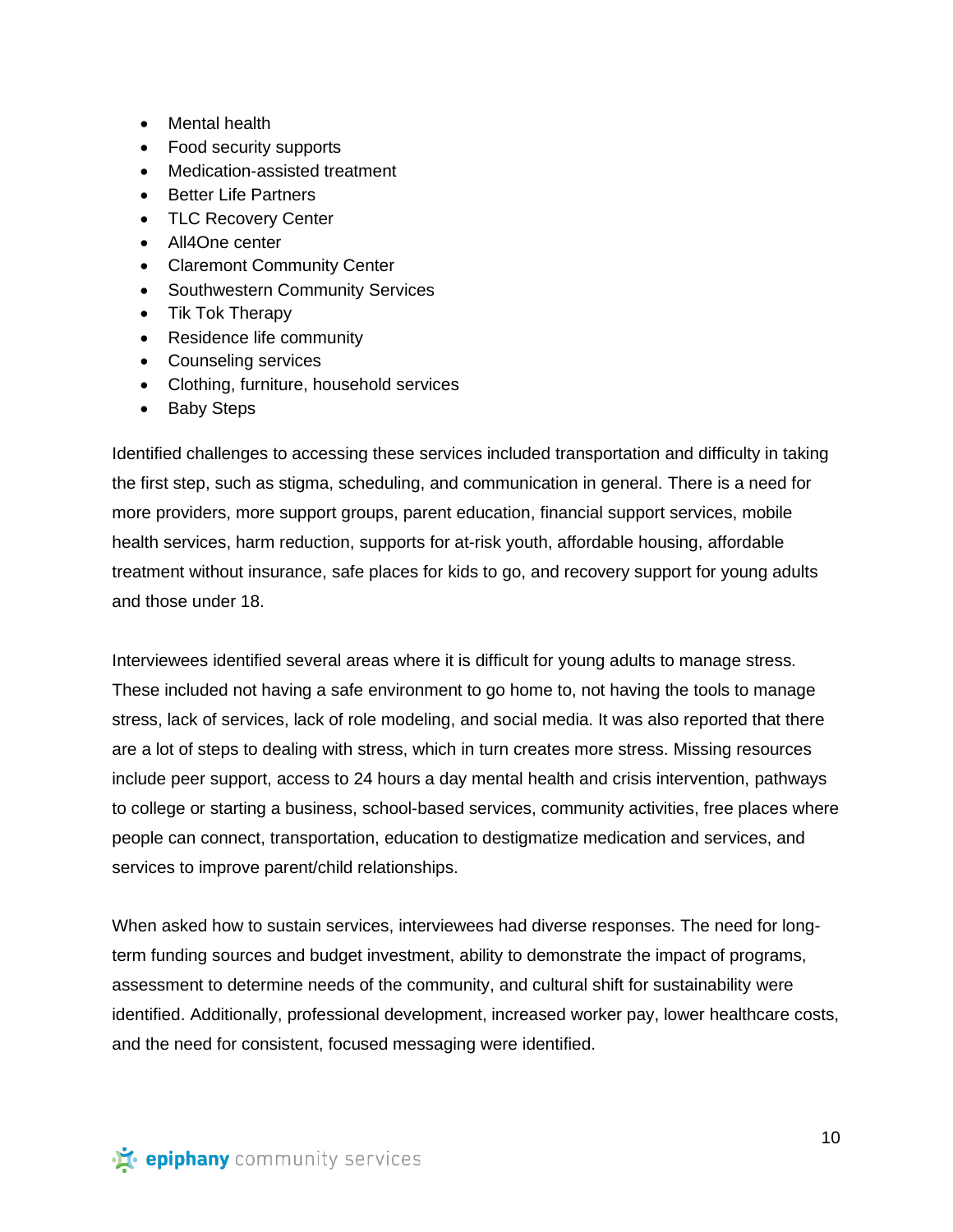When asked if there was anything the interview missed, respondents discussed the need for accessible yoga and meditation practices, health disparities, support needed for the LGBTQ community, and that college counselors are not meant to be long-term care providers.

#### Young Adult Listening Session

Program staff facilitated one young adult listening session. There were four participants. Listening session questions closely mirrored the key informant interview questions found in the section above.

The importance of sleep and the economy were two issues facing young adults identified by participants. Participants identified challenges of the availability of jobs even with a degree and student loan costs. When explicitly asked about substance misuse, participants reported that alcohol and marijuana were the most commonly used substances. It was reported that alcohol use is expected every weekend and that many marijuana users are heavy users and talk about it frequently.

Participants also believe that mental health is a pressing issue broken into multiple categories. School stress causes pressure to be successful, and there are challenges managing everything required of students—social life, sports, education, time for yourself. It was also reported that financial pressure causes stress and leads to anxiety and depression. It was also reported that some have no coping skills and people are unaware of who to ask for help.

Listening session participants were able to identify a limited number of resources in the region: New London Hospital and BAIRD on-campus counseling at Colby Sawyer College. However, it was reported that it is hard to book an appointment at BAIRD as walk-ins were not allowed, and you need to call for services during open hours.

When asked who is responsible for addressing these issues, one participant reported that everyone—in a perfect world. Another reported not having a lot of faith in the state government to address the issues.

Conversations also occurred around available protective factors and assets. Specific resources/assets identified included:

• Course on wellness including meditation and breathing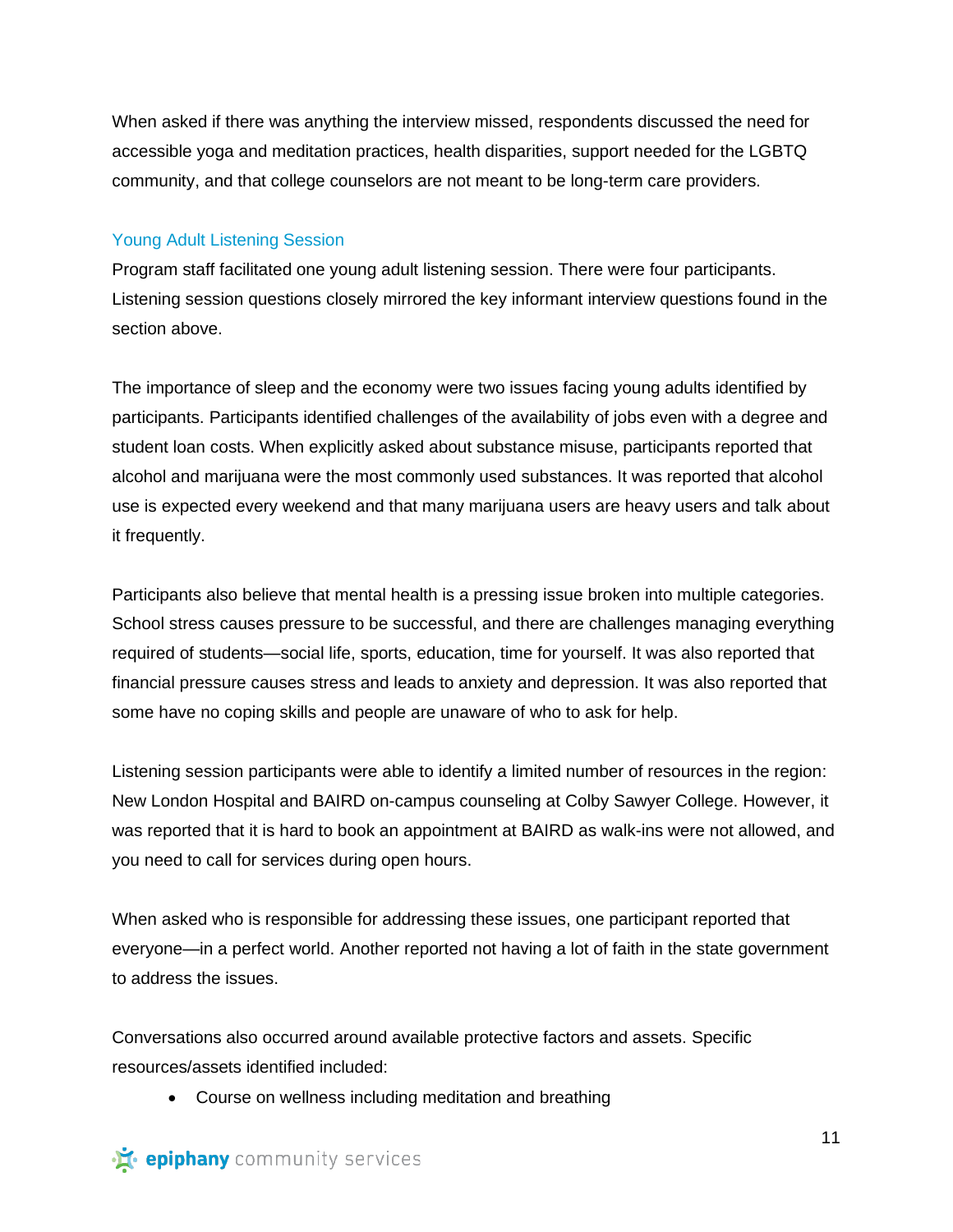- KORU Mindfulness app
- H.O.P.E. (Help and Observation in a Protected Environment)
- Discussion groups, but not offered often

School clubs, including PRIDE and ASA, were identified as opportunities for involvement with peer groups.

Participants were asked if the community is culturally inclusive, and most responses were specific to the college community. It was reported that although Colby Sawyer College is not diverse, they do make an effort to recognize different cultures, and professors are pushed to be inclusive. Participants were unaware of what the Diversity, Equity, and Inclusion Officer was doing at Colby Sawyer College as there are no communications or surveys to see how the college is doing around the issue. One participant reported that people of color and international students are still seen as outsiders. It was reported that the off-campus area was not as inclusive as campus, but that it would be big "ask" to expect it to be. When asked, participants responded they do not feel a strong connection to the community. When asked if they feel valued, it was reported that the college values their money.

Additional questions were asked about the risk factors or gaps in resources in the region impacting young adults. Participants identified a gap in awareness campaigns on these issues. It is assumed that young adults know about these issues and know that specific behaviors are bad. Additionally, the normality of drinking and marijuana use was identified as a risk factor. Finally, the availability of resources was also identified. Students reported that the BAIRD center is backed up, and walk-in services are not available. It was reported that they would go to professors or friends first.

When asked what resources they and their peers access most often, one person responded they don't know about the resources, and they use their friends as resources. It was also stated that no one uses H.O.P.E., the alcohol-impaired observation services at Colby Sawyer College, as there is negative information about the program. Information on safe consumption and mental health resources is limited, according to participants.

Identified ways to deal with stress included physical activity, talking with friends and professors, and taking time for themselves. It was reported that things become too much to manage (job, housing, COVID, loans), and it is difficult to manage stress. Participants identified a seminar to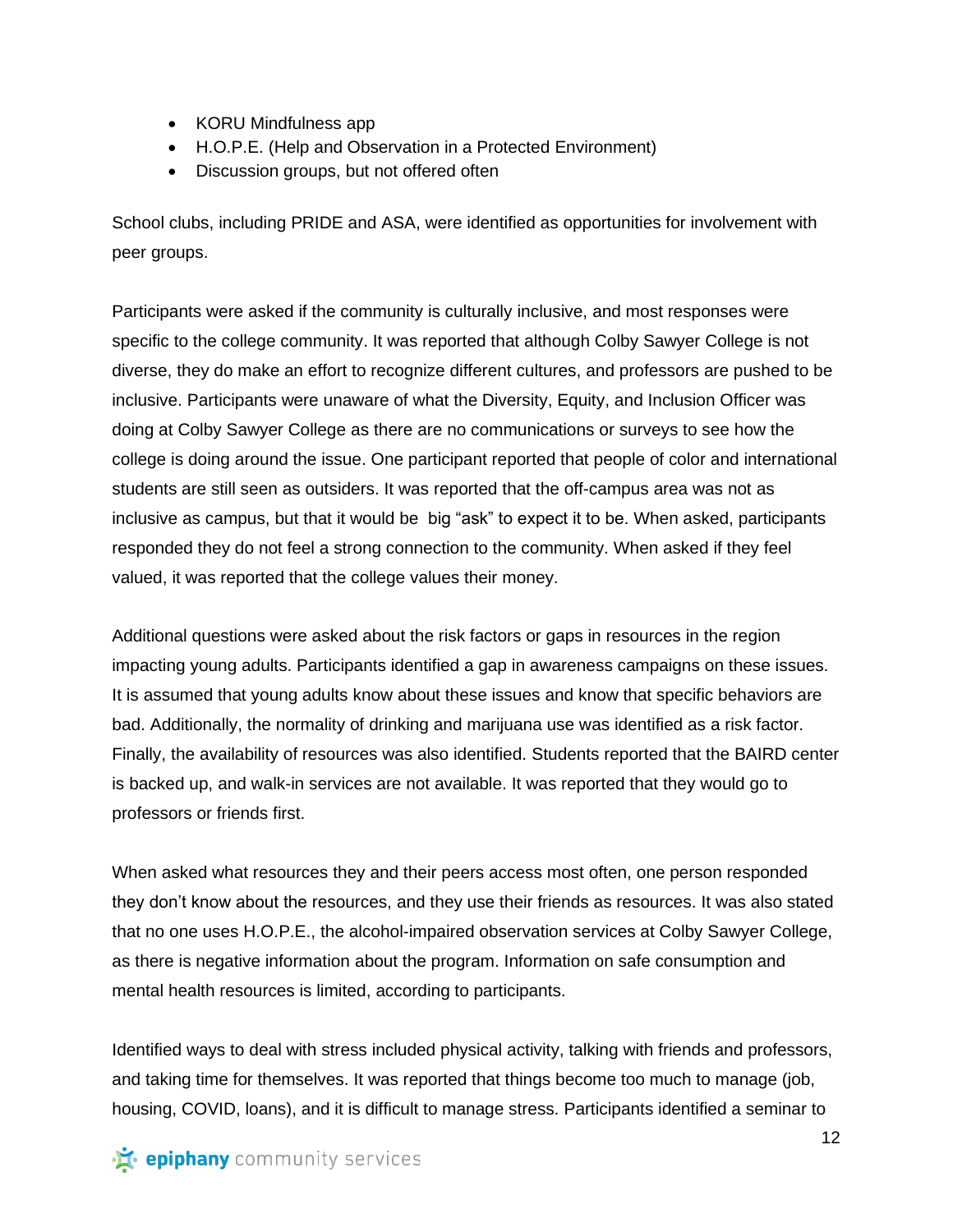talk about student health and informal alternatives to BAIRD as missing resources to help cope with stress, in addition to discontinuing the KORU Mindfulness app.

A participant reported that the peer mentoring program for first-years is a successful project. It was also reported that students do not hear about things after the first of the school year, and there is the need to find a way for people to get support immediately instead of waiting for a BAIRD appointment.

#### Secondary Data Review

Secondary data were provided from multiple sources that looked at overall demographics and data specific to substance use and mental health for young adults. State-level data, Sullivan County data, and Grafton County data were available for review.

#### New Hampshire Socio-Economic Status Data

Some demographic data was available through the New Hampshire Department of Health and Human Services and the New Hampshire County Health Rankings Report. Statewide demographic data provided a clearer understanding of the socio-economic status (SES) of New Hampshire residents. It also served to create a comparison between the SES of the New Hampshire population as a whole and New Hampshire young adults from a variety of counties that participated in the 2019 "The Voice of New Hampshire Young Adults Assessment", or NHYA Assessment. Having this comparison assists in further understanding the perception, usage, and mental health related data mentioned in this report.

According to data from the NHYA Assessment, nearly 91% of study participants indicated that they have at least a high school diploma or equivalent. In comparison, the New Hampshire County Health Rankings report shows that 93% of adults 25+ have a high school diploma or equivalent. Many of the data points for the population of New Hampshire mirror the results from young adults in the NHYA Assessment. The average income for New Hampshire residents is \$40,003, and the unemployment rate for those over 16 is 4%. The percentage of the New Hampshire population that is living under the federal poverty line is 8%. See Tables 1 and 2 on the following page.

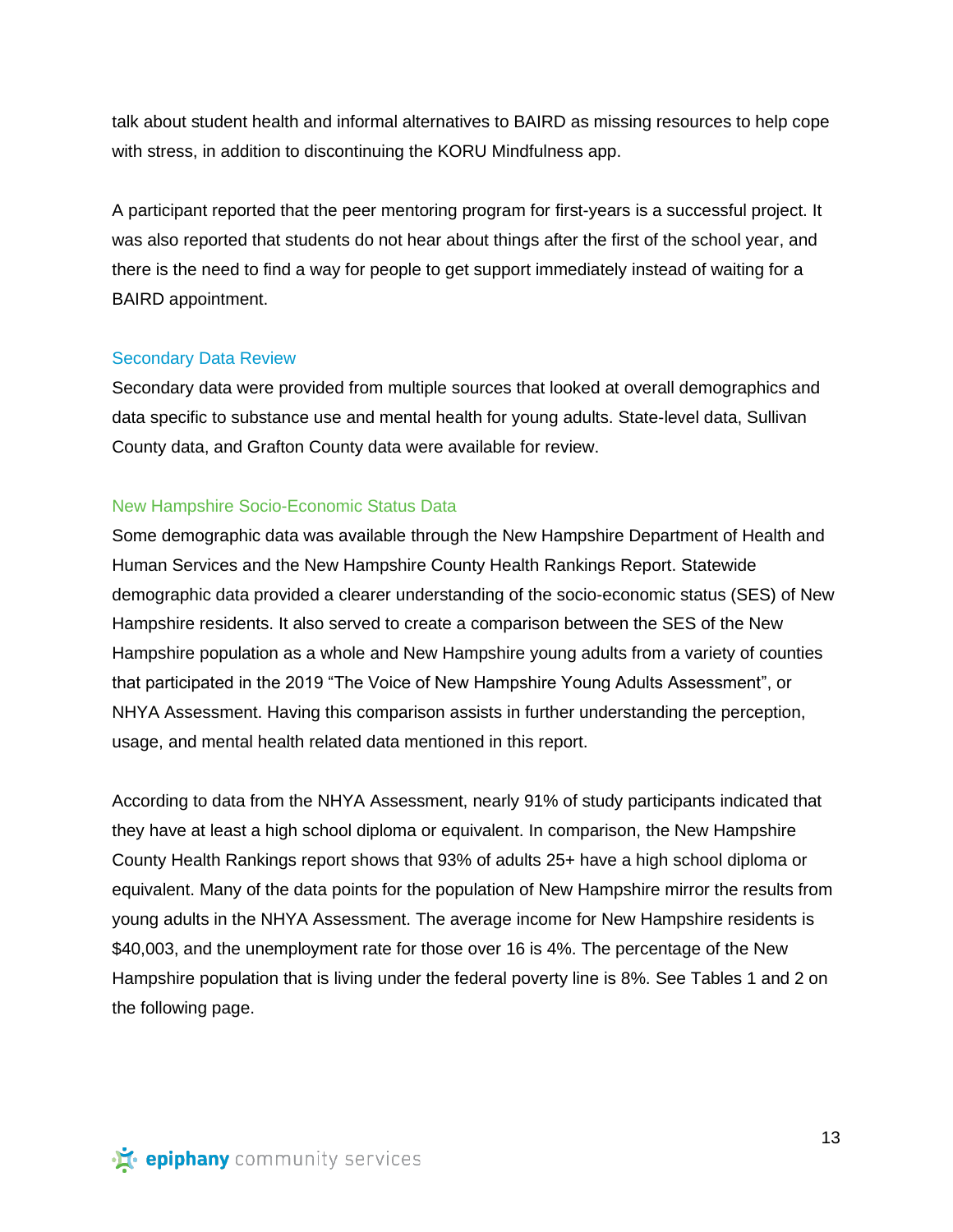*Table 1: State of New Hampshire Education Data 2019*

| Table 1. State of New Hampshire Education Data                     |     |
|--------------------------------------------------------------------|-----|
| Age 25+ without a High School Diploma (NH DHHS Data Portal)        | 7%  |
| % of adults ages 25+ with a High School diploma or equivalent (NH) | 93% |
| County Health Rankings)                                            |     |
| % of adults ages 25-44 with some secondary education (NH County    | 71% |
| Health Rankings)                                                   |     |

*Table 2: State of New Hampshire Employment, Income, and Poverty Data 2019*

| Table 2. State of New Hampshire Employment, Income, and Poverty Data |          |  |
|----------------------------------------------------------------------|----------|--|
| Income per capita (NH DHHS Data Portal)                              | \$40,003 |  |
| Population living below federal poverty level (NH DHHS Data Portal)  | 8%       |  |
| Unemployed, age 16 and over seeking work (NH DHHS Data Portal)       | 4%       |  |

# New Hampshire Young Adults Socio-Economic Status

In general, New Hampshire young adults are well educated. Nearly 65% indicated that they had at least some college or secondary education or higher. When prompted about their financial status, 61% of New Hampshire young adults reported that they "live comfortably" or "meet needs with a little left over," while 28% said that they "just meet basic needs" and 11% responded that they "do not meet basic needs." Most New Hampshire young adults are employed, with only 13% reporting that they are neither a student nor working. Other young adults that are not working, or it is unknown if they are working, indicated that they are students (11%). See Table 3 on the following page.

· is epiphany community services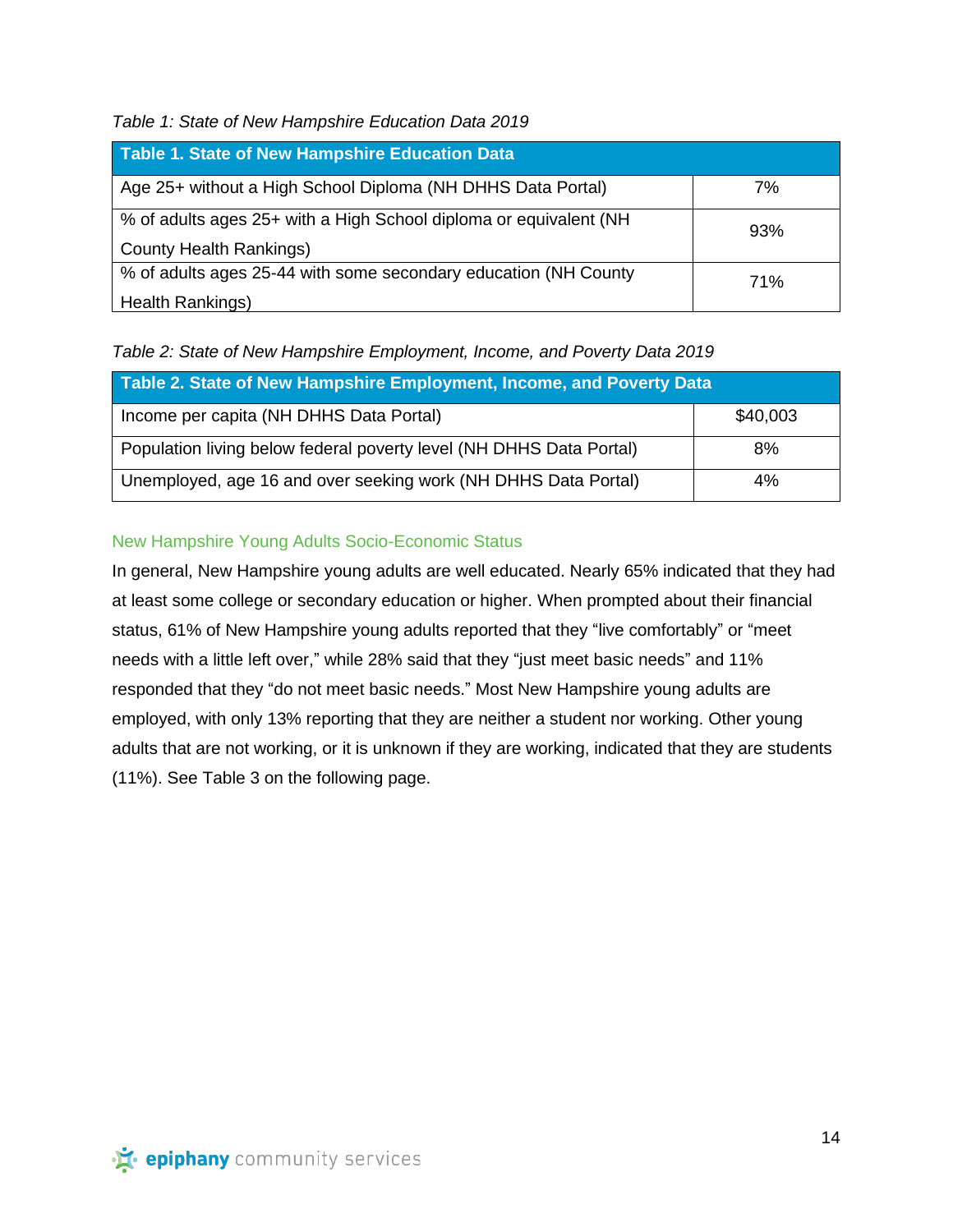*Table 3: Demographics of New Hampshire Young Adults from "The Voice of New Hampshire Young Adults Assessment" Data 2019*

| Table 3. Demographics of New Hampshire Young Adults from "The Voice of New<br><b>Hampshire Young Adults Assessment" (2019)</b><br><b>Education</b> |       |  |                                   |       |
|----------------------------------------------------------------------------------------------------------------------------------------------------|-------|--|-----------------------------------|-------|
|                                                                                                                                                    |       |  | Less than high school diploma     | 9.1%  |
|                                                                                                                                                    |       |  | High school diploma or equivalent | 26.2% |
| Some college or secondary education                                                                                                                | 29.9% |  |                                   |       |
| Associates or bachelor's degree                                                                                                                    | 27.8% |  |                                   |       |
| Masters or professional degree                                                                                                                     | 7.0%  |  |                                   |       |
| <b>Financial Situation</b>                                                                                                                         |       |  |                                   |       |
| Live comfortably                                                                                                                                   | 28%   |  |                                   |       |
| Meet needs with a little left                                                                                                                      | 33%   |  |                                   |       |
| Just meet basic expenses                                                                                                                           | 28.3% |  |                                   |       |
| Do not meet basic expenses                                                                                                                         | 10.7% |  |                                   |       |
| <b>Current Student and Employment Status</b>                                                                                                       |       |  |                                   |       |
| <b>Student</b>                                                                                                                                     | 11.3% |  |                                   |       |
| Student and working                                                                                                                                | 23.7% |  |                                   |       |
| <b>Working FT</b>                                                                                                                                  | 38.5% |  |                                   |       |
| <b>Working PT</b>                                                                                                                                  | 9.7%  |  |                                   |       |
| Not student, not working                                                                                                                           | 12.6% |  |                                   |       |

## Substance Use

New Hampshire young adult substance use data was pulled from three different and comparable sources: 1) The Voice of New Hampshire Young Adults Assessment (2019), 2) the Sullivan County NHYA Assessment (2019), and 3) the Grafton County NHYA Assessment (2019). The substance-related data points reviewed included perception of harm, impact on peers, lifetime and current usage, age of initiation, and seeking help for substance-related problems.

## Prevalence of Substance Use

Among young adults who participated in the New Hampshire, Sullivan County, and Grafton County assessments, current alcohol use was the most common, with an average of 65%

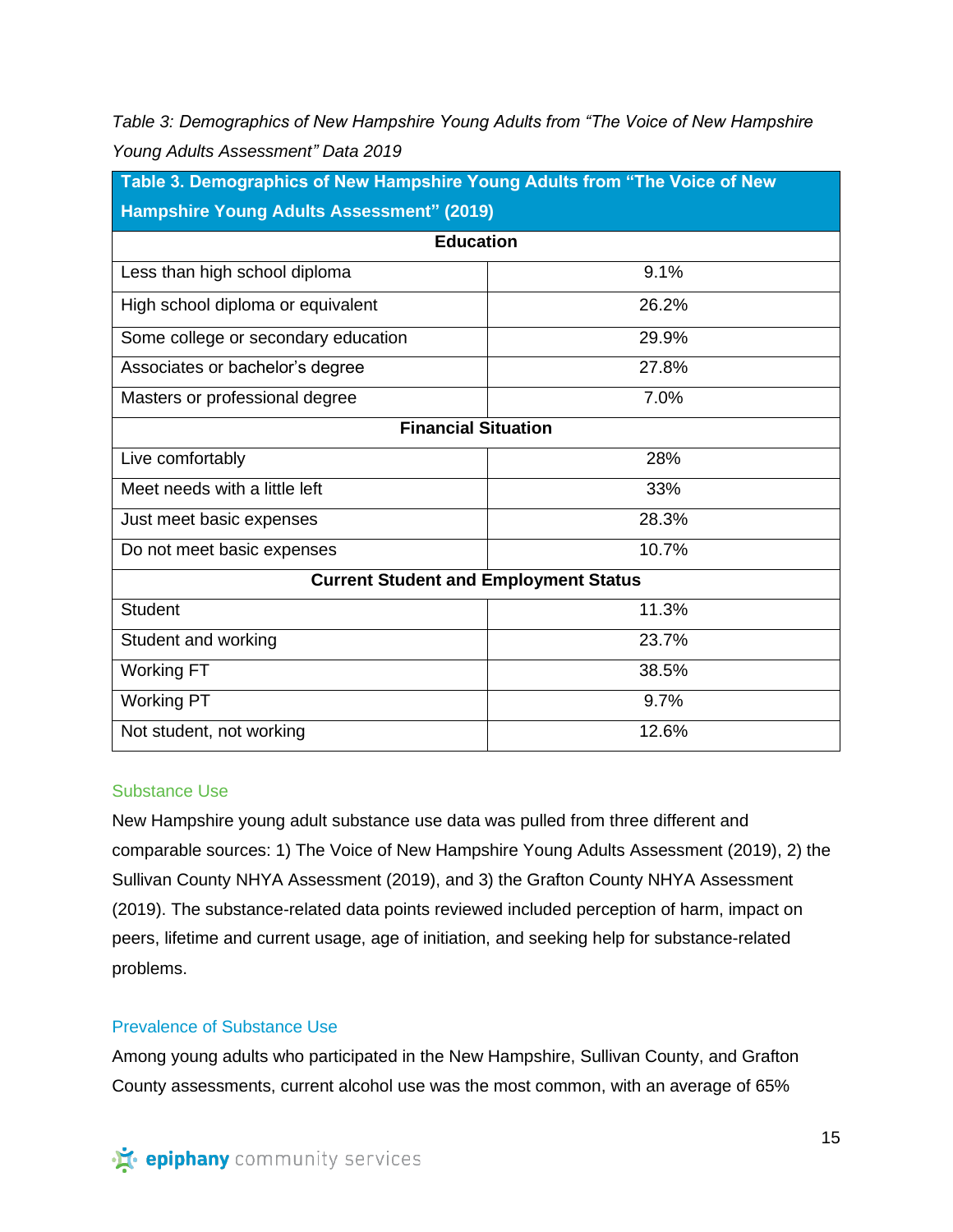indicating that they currently drink alcohol. Illicit drugs are the substances that have the lowest average of current usage (10.6%). Current marijuana usage and binge drinking have similar rates of current use, followed by vaping. Marijuana usage is the second most common substance of reported use, with an average of 29% reporting that they currently use it. Sullivan County reported much lower rates of current alcohol use than New Hampshire and Grafton County, but higher rates of binge drinking and illicit drug use. Sullivan also reported lower vape use and marijuana use rates than Grafton and New Hampshire. See Figure 1.





Prevalance of Substance Use

Only the NHYA Assessment was used to compare lifetime and current usage. For young adults, lifetime usage is at least 20% higher than current usage for all substances. The lifetime use for alcohol (87%) and current use (63%) is higher than all other substances, with lifetime (40%) and current (10.6%) illicit drug use being the lowest. Although alcohol has the highest percentage of use both past and present, 28.5% of respondents said that they currently binge drink. Compared to the 63% that responded they drink currently, this marks a significant reduction (34%) in those who continue to binge drink. Approximately half of the respondents indicated that they have used an e-cigarette or vaped sometime in the past, with 23.3% stating that they still use vape currently. Marijuana is the second most commonly used substance of current use.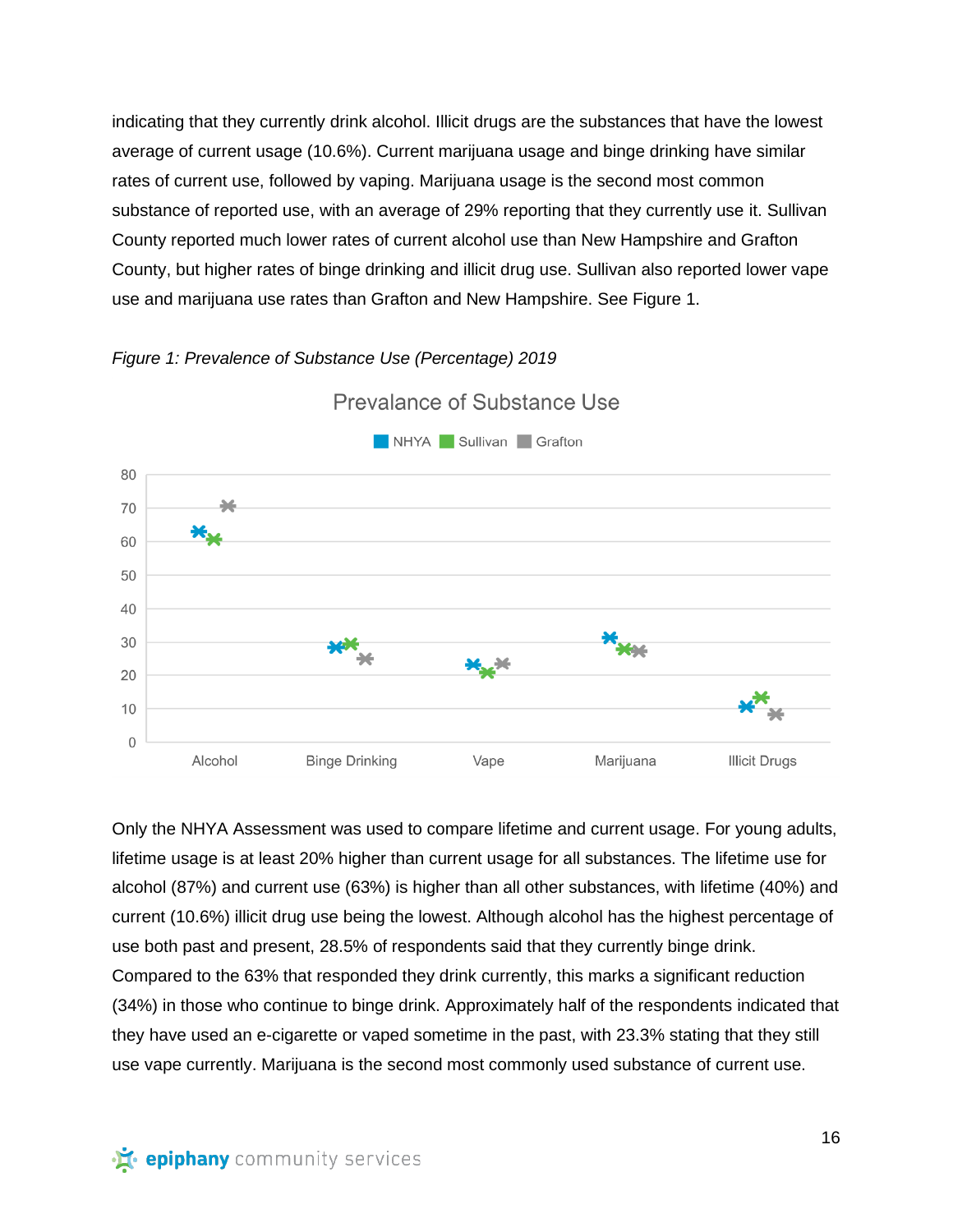Alcohol and marijuana both had the lowest perception of harm associated with use, comparable to current use data. See Figure 2 below.





Lifetime Usage vs. Current Usage (NYHA Data)

The percentage of young adults that began using each substance under the age of 15 is similar for each data source. However, the average percentage of respondents that said they started using marijuana before the age of 15 (27%) is higher than the average percentage that started binge drinking before the age of 15 (12%). On average. 23% of people reported drinking alcohol for the first time before the age of 15. In all areas of use, a greater percentage of Sullivan respondents used before the age of 15. See Figure 3.



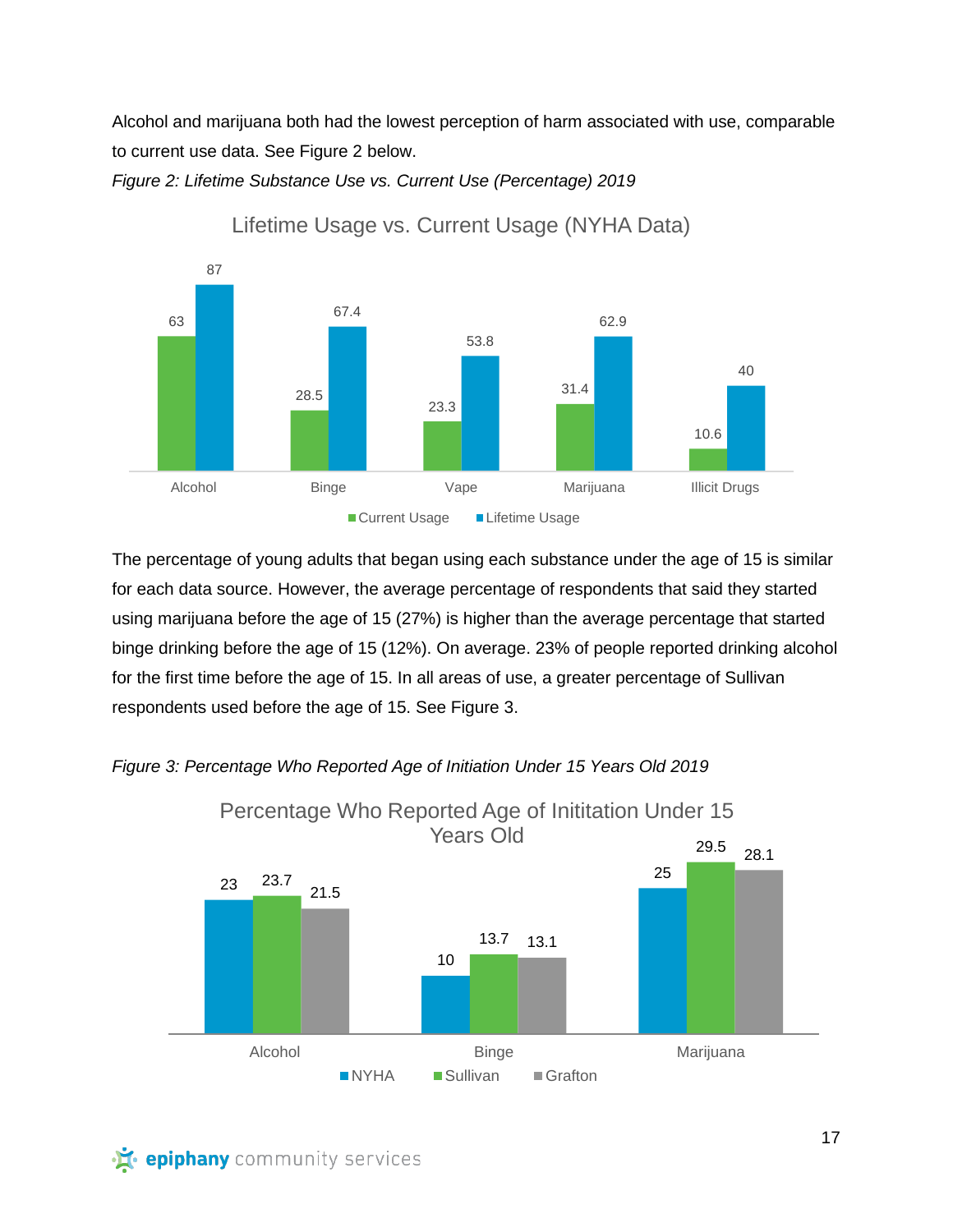## Perception of Harm

Perception of harm for most substances was very similar when comparing all three data points for each substance. As seen in Figure 4, Sullivan County has the lowest perception of harm for e-cigarettes (58.4%), binge drinking (62.7%), and marijuana use (15.2%). The NHYA Assessment showed the overall highest perception of harm for the use of synthetic marijuana (76.2%), binge drinking (67.5%), and having one to two drinks nearly every day (46.6%). The perception of harm for marijuana use is very low for all data sources. On average, the perception of harm for marijuana is only 25.2%. In comparison, the highest average perception of harm is seen with synthetic marijuana use (74%).





Overall, approximately 40% of young adults felt that substance use impacts social groups somewhat or a great deal. See Figure 5 on the next page.

· is epiphany community services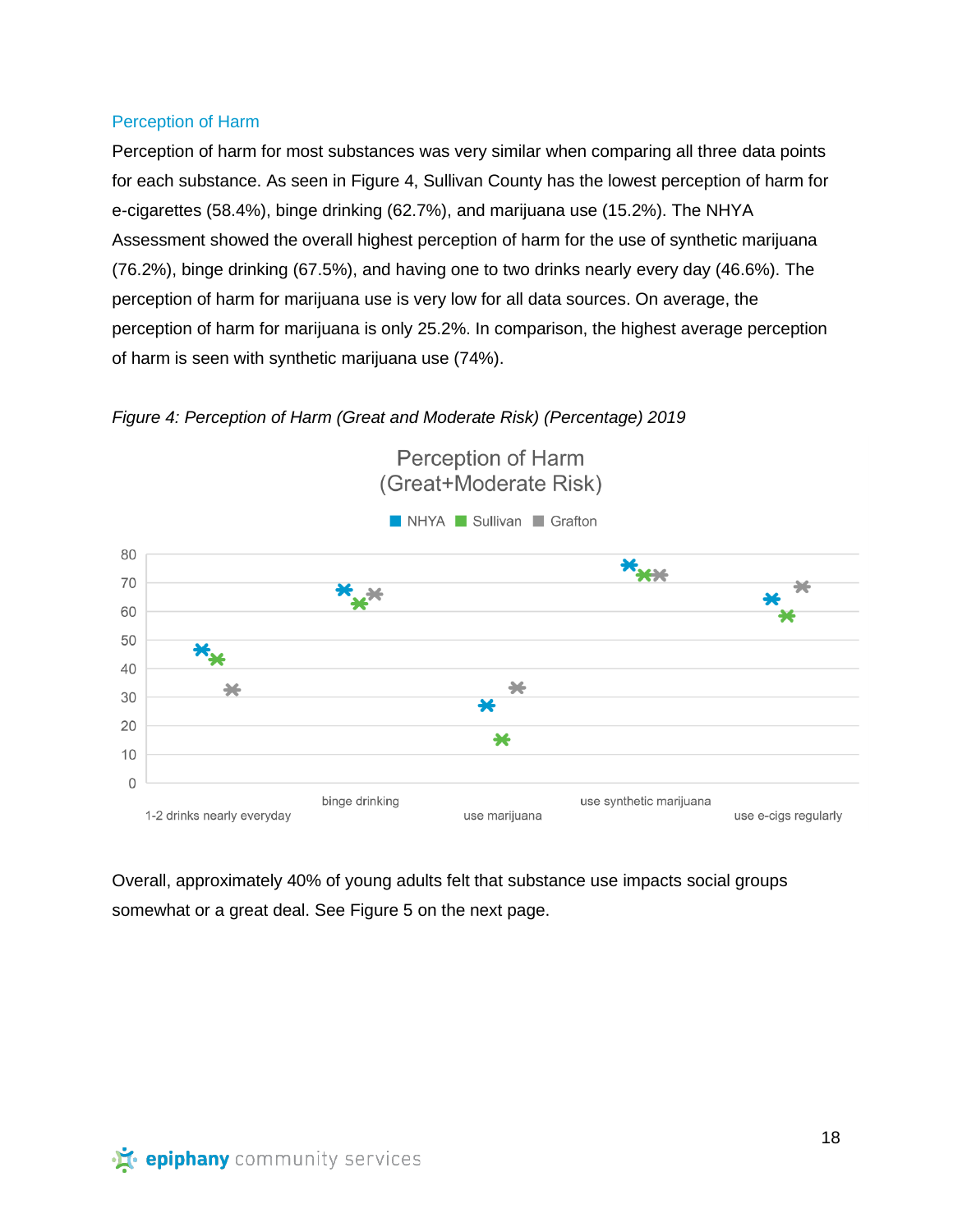*Figure 5: Substance Use Impacts (Somewhat and Great Deal) (Percentage) 2019*



Substance Use Impacts (Somewhat+Great Deal)

## Mental Health

New Hampshire young adult mental health data was also pulled from three different and comparable sources: 1) The Voice of New Hampshire Young Adults Assessment (2019), 2) the Sullivan County NHYA Assessment, and 3) the Grafton County NHYA Assessment. The mental health related data points reviewed included social support, someone to talk to, and depression symptoms.

Young adults from the NHYA Assessment mostly talk to their friends (58.7%) and their significant other when they need support. A significant number of respondents also stated that they talk to their parent/guardian/caregiver when they need support (44.5%). These were also true in both Sullivan and Grafton. Approximately one-quarter of participants identified other family members as sources of support. In addition, according to Sullivan County and Grafton County data, an average of 93% of the respondents felt that they have someone to talk to. See Figures 6 and 7 below and on the next page.

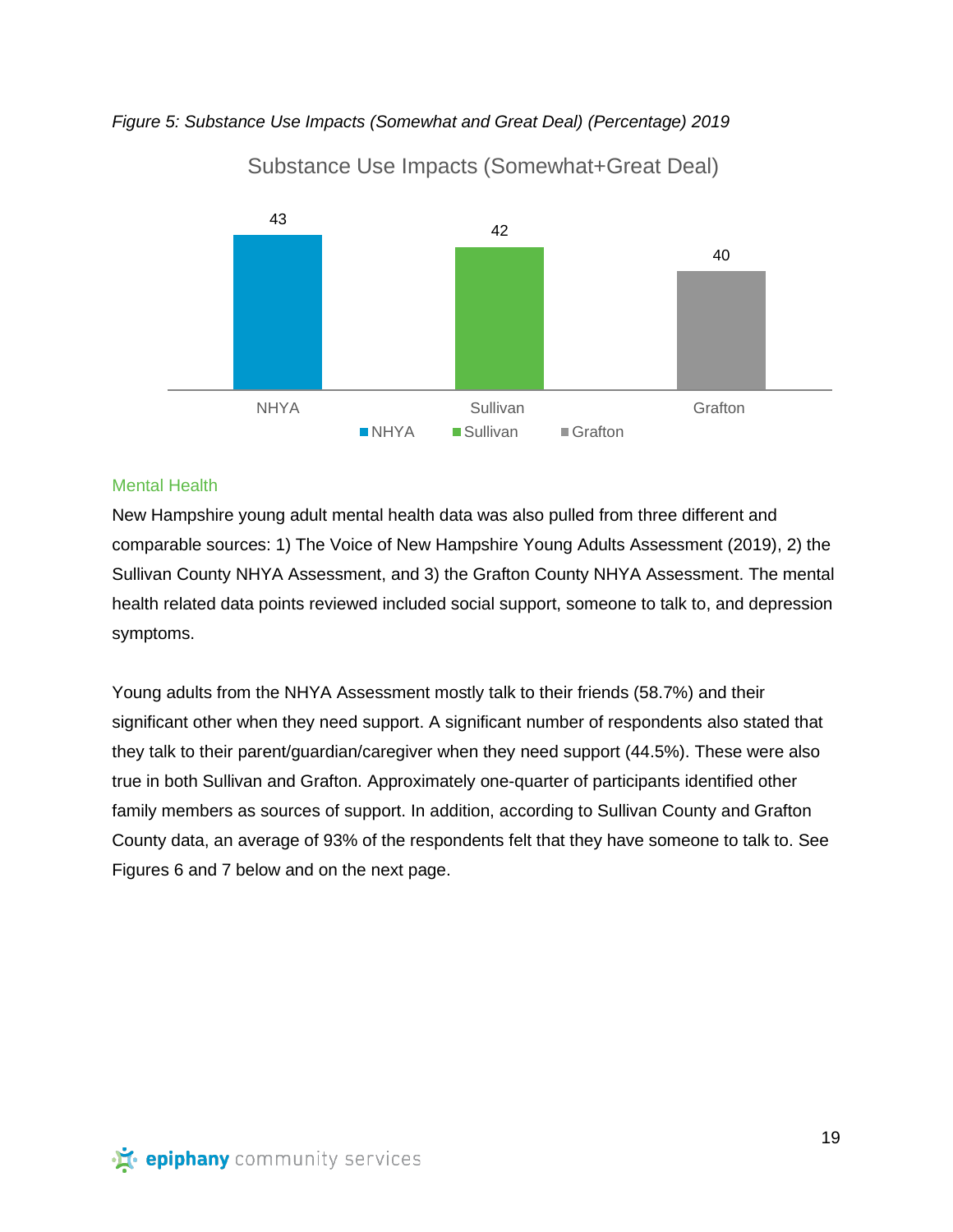*Figure 6: Sources of Mental Health Support (Percentage) 2019*



*Figure 7: Percentage of Young Adults Who Have Someone to Talk To 2019*



Percentage of Young Adults Who Have Someone To Talk To

As seen in Figure 8 on the next page, over 30% (30.4%) of Sullivan County young adults indicated that they have depressive symptoms, and 31.6% of young adults in Grafton County indicated that they have depressive symptoms.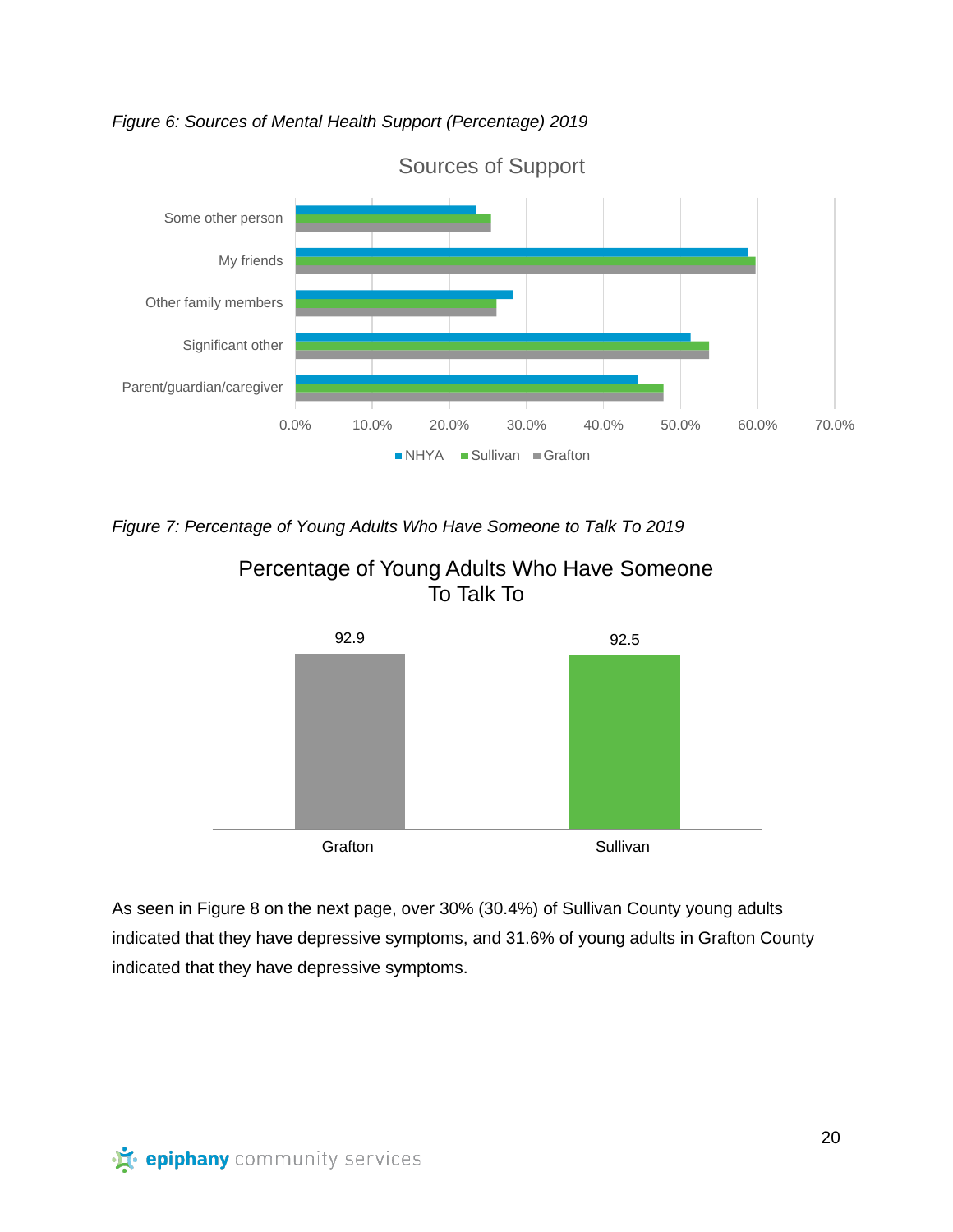## *Figure 8: Prevalence of Substance Use (Percentage) 2019*



## Community Strengths

Based on a review of both qualitative and quantitative data, it is evident that there are a number of strengths in the Upper Valley and Greater Sullivan County region relating to young adult substance use and misuse and mental health. Primary strengths include:

- A community invested in the success of its residents
- Available services for crisis situations
- On-campus counseling services at local colleges
- Collaboration between community providers and agencies to better serve the community
- Engaged businesses who want to invest in the success of young adults
- Most young adults (93%) in the region have someone they can talk to, with both friends and significant others identified as sources of support
- High perception of harm for synthetic marijuana use (72.7% in both Sullivan County and Grafton County), binge drinking (Sullivan County - 62% and Grafton County - 66%), and regular e-cigarette use (Grafton - 68.6%).
- Less than 11% (10.6%) of young adults reported the use of illicit drugs
- The majority of young adults reported having enough money to live comfortably or meet needs with a little left.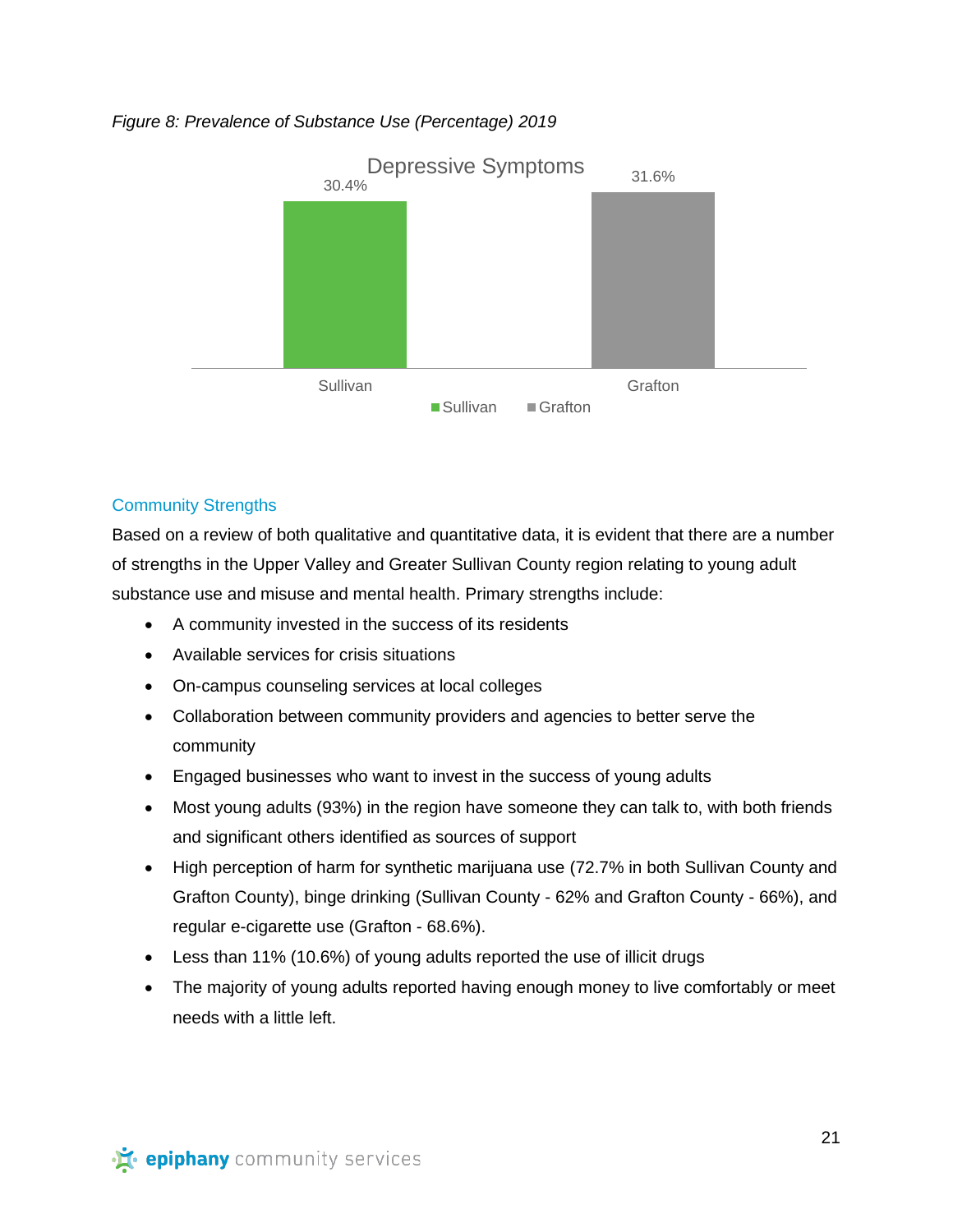# Community Challenges

Despite the numerous strengths of the community specific to young adults, several challenges were identified in the data. These include:

- Approximately 25% of young adult marijuana users reported they began using under the age of 15, and over 20% of young adult alcohol users began using under 15.
- Sullivan County's perception of harm of marijuana use is under 20% (15.2%)
- Over 30% of young adults reported depressive symptoms
- Continued stigma around mental health and substance use disorders
- Challenges accessing services including waitlists, application processes, and costs
- Community members in need are often unaware of the available resources
- Limited support services specifically for young adults outside of college campuses
- Young adults may not feel valued or included in the community

## Recommendations

Based on quantitative and qualitative data, several recommendations can be made on areas of improvement as well as areas of continued support for young adults in Upper Valley and Greater Sullivan County. Recommendations include:

- Further investigate areas of challenge and gaps in information with additional data collection. This includes qualitative data collection with young adults and drilling down further into substance misuse and mental health issues with young adults. Questions should focus specifically on substance use and mental health behaviors, attitudes, and community conditions.
- Efforts should be made to specifically outreach to the young adult population when implementing the 2023 community survey.
- Work with Colby Sawyer College to identify ways to streamline the process for accessing services at BAIRD.
- Seek funding to continue to implement mental health media campaigns.
- Explore the option of promoting mental health apps or virtual supports such as KORU, which was identified as a resource by young adults.
- Collaborate with employers of young adults to identify best practices and recommendations on ways to support young adults and all employees facing mental health and substance use challenges.